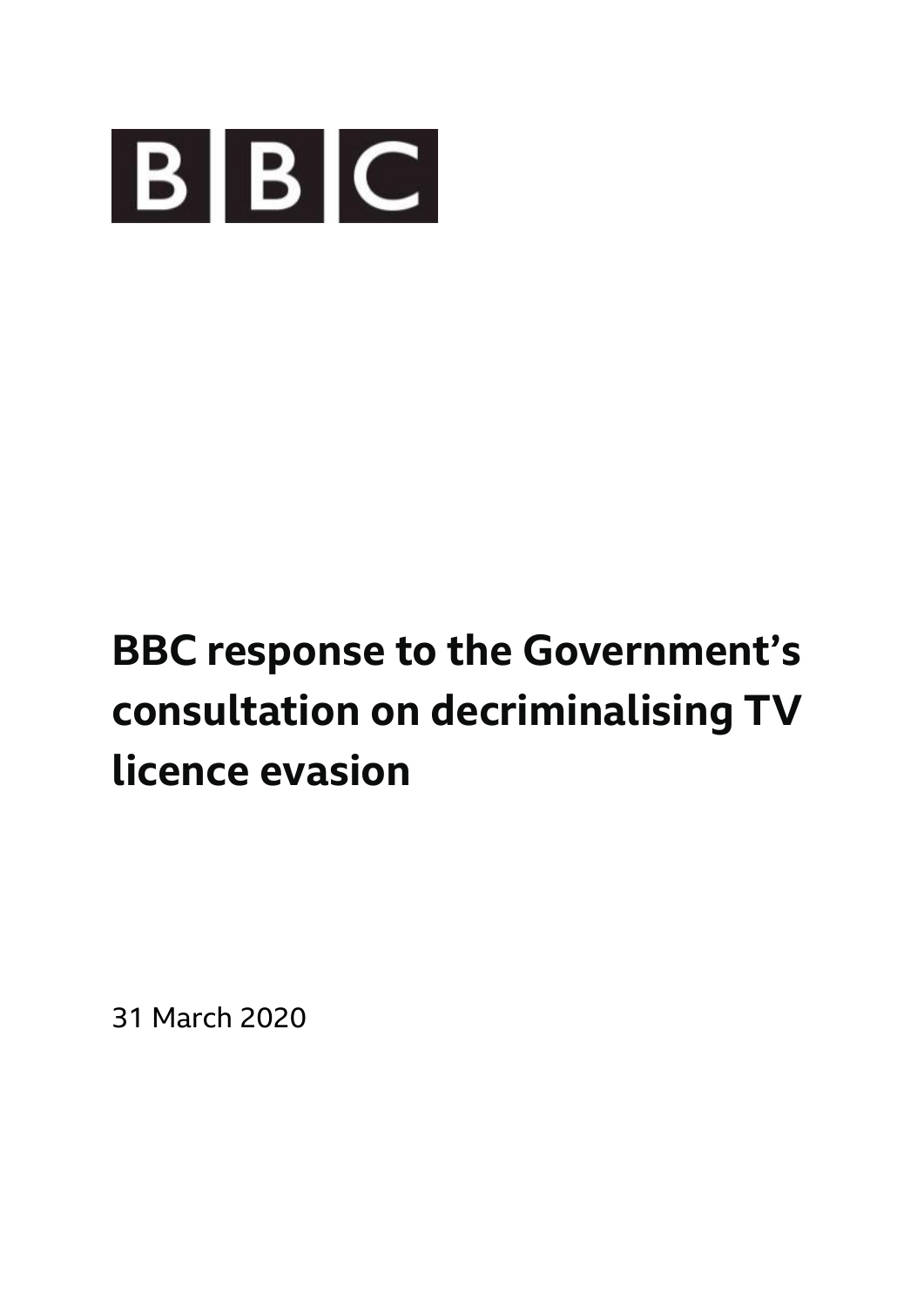# **CONTENTS**

| Page 3                                                                                |
|---------------------------------------------------------------------------------------|
| Page 6                                                                                |
| Page 9                                                                                |
| <b>SECTION 3 - THE CURRENT ENFORCEMENT SYSTEM WITH A CRIMINAL SANCTION</b><br>Page 14 |
| Page 24                                                                               |
| Page 35                                                                               |
| Page 38                                                                               |
| Page 39                                                                               |
|                                                                                       |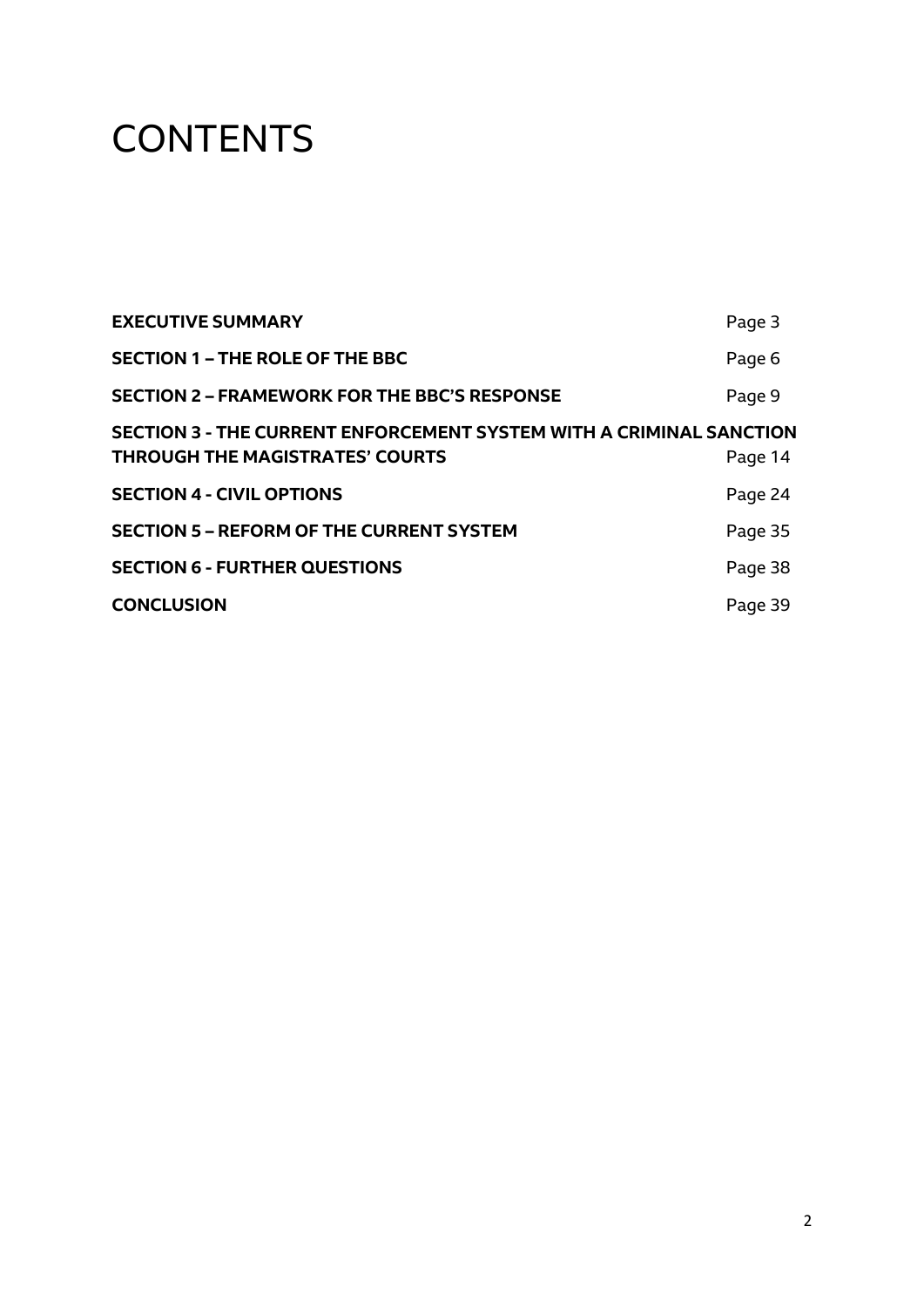# **EXECUTIVE SUMMARY**

- 1. This is the BBC's response to the Government's consultation on decriminalising nonpayment of the licence fee. Recent events mean that the focus of the Government, the BBC, stakeholders, and the public has rightly been elsewhere. We are submitting this response in line with the Government's consultation deadline. We believe the Government needs to conduct a second more detailed consultation before any decision can be made.
- 2. The BBC is a national asset and has a critical role to play for the UK. It is at the heart of the public service broadcasting system – something that is now more vital than ever.
- 3. The BBC is the UK's number one media provider reaching 9 out of 10 UK adults every week. It reaches 426 million people globally taking independent, trusted news and British culture around the world. It is at the heart of the creative economy.
- 4. The universal licence fee costing each household just over 40 pence a day is the core of the BBC's funding. Over 25 million households hold television licences. The vast majority of people pay with only around 0.6% of households prosecuted for evasion. The UK has high compliance rates with one of the lowest licence fee evasion rates in Europe.
- 5. The licence fee continues to be the public's preferred way to fund the BBC. In December 2019 more of the public chose the licence fee as the best way to fund the BBC than either advertising or subscription.
- 6. However the important principle of universality, and that of fairness, only holds up if everyone pays for the range of services that everyone enjoys and relies upon. The funding system has to be underpinned with an effective deterrent that is fair for those who pay as well as for those who don't.
- 7. We understand why people have reservations about the criminal system and can see attractions with the civil system. No one wants to see people sent to prison for failure to hold a TV licence, nor a system that is unfair. However as part of the BBC's response we set out clearly that there are a number of myths about the current system and that some of the potential attractions of a civil system are not borne out by the evidence.
- 8. The BBC's position is that the current licence fee system remains fair, effective and good value for money.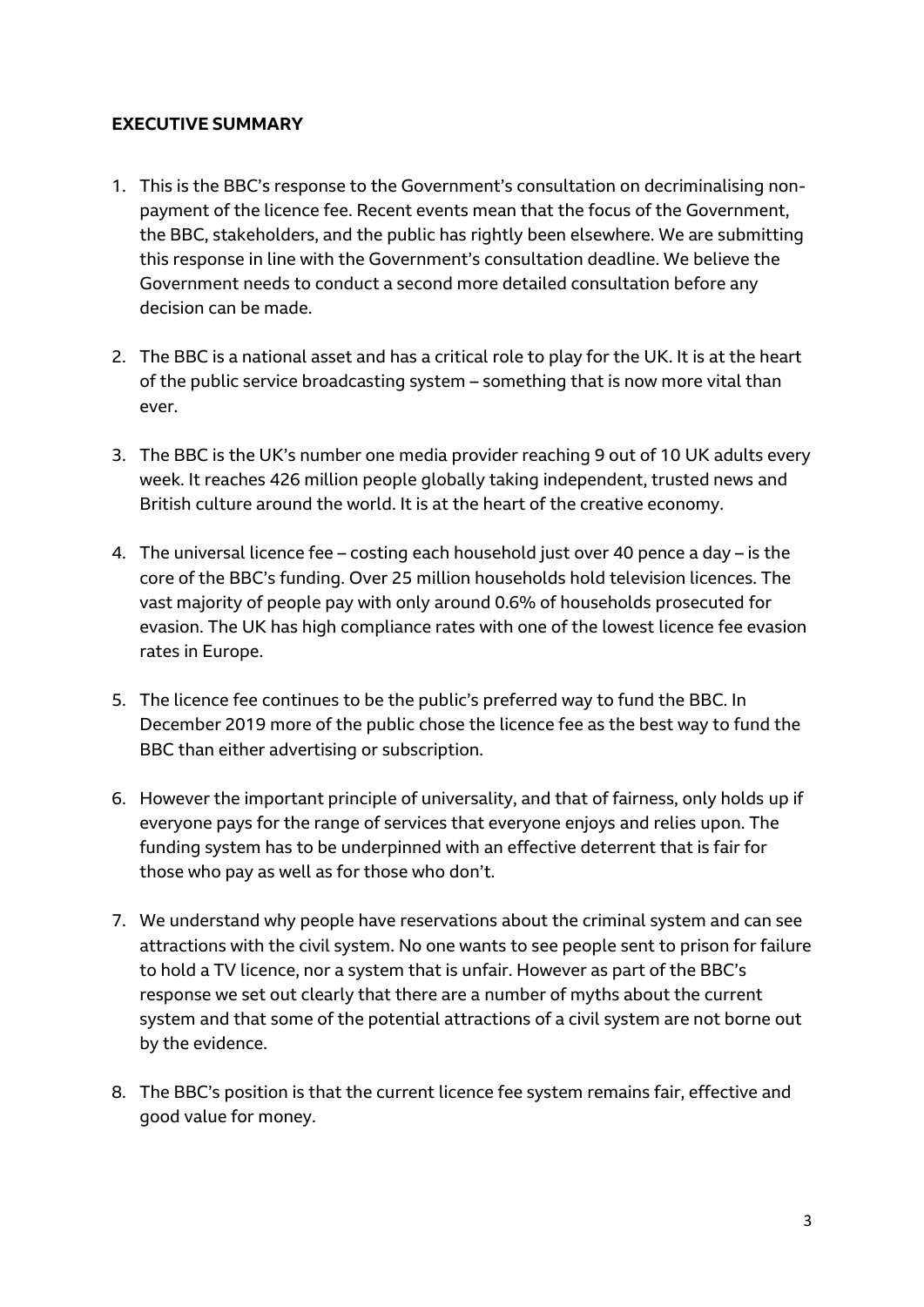- 9. We recognise that the current system of collection by TV Licensing could be improved – and the BBC is happy to work with Government on proposals – such as more effective access to data and extending the simple payment plan scheme to help more people, particularly the most vulnerable and those on lower incomes.
- 10. And whilst we can of course understand why some people are attracted to a civil system, we agree with the Government's own list of significant difficulties as set out in its consultation. This includes higher evasion and higher penalties.
- 11. It is likely that a civil system would hit the poorest hardest as there is no discretion built into the system. Unlike in the magistrates' courts, where the court decides on the level of the fine, there is no discretion to vary the size of the fixed penalty. It is just that, fixed. The only discretion is to establish how the penalty should be paid.
- 12. This will have a significant impact on those on lowest incomes and the most vulnerable in society where the threat of bailiffs at the door or impact on credit ratings have serious consequences. We cannot see how these issues could be mitigated and deliver an effective sanction at the same time.
- 13. Independent behavioural research commissioned by the BBC suggests that under any civil system evasion would increase to around 10%. And the transition and running costs of any new system would be significantly higher. Taking evasion, transition and enforcement costs together, we estimate a new civil system would initially cost the BBC around £300 million.
- 14. The costs to the BBC would therefore amount to more than £1 billion over the remainder of the Charter period from 2022 to 2027. This would inevitably require significant cuts to BBC programmes and services. It would also reduce substantially the BBC's investment in the UK's creative economy across the whole UK, including the nations and English regions.
- 15. This, of course, would be on top of the cuts over the past decade. Between 2010/11 and 2018/19, the amount the BBC could spend on UK public services was 24% less than if the licence fee had risen with inflation $^1$ .
- 16. Changing the system would also be a significant undertaking for Government. It would require primary and secondary legislation. It would require changes to the courts procedures. These changes would take several years to implement because of establishing new contracts to run the system and upgrading or implementing new IT systems to serve 25 million households. A new system would also cost the Government more.

<sup>&</sup>lt;sup>1</sup> [http://downloads.bbc.co.uk/aboutthebbc/reports/consultation/age/decision-document-lp.pdf,](http://downloads.bbc.co.uk/aboutthebbc/reports/consultation/age/decision-document-lp.pdf) page 28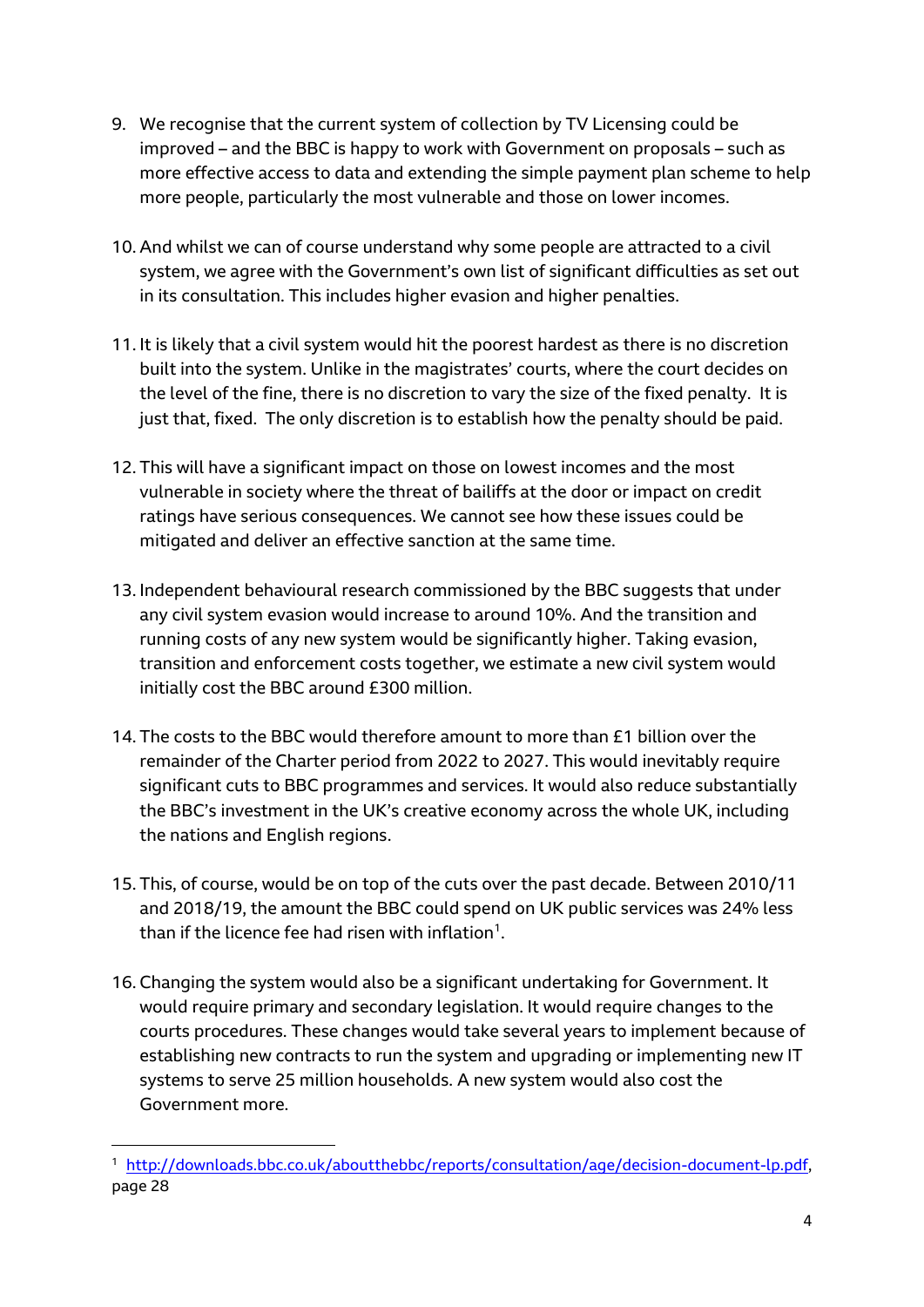- 17. Therefore the BBC continues to agree with the extremely detailed independent review that David Perry QC undertook for the Government in 2015. His conclusions were clear. There should be "*no fundamental change in the sanctions regime*", the current system was "*fair and proportionate*" and civil based systems were "*not viable*" 2 alternatives.
- 18. The Government consultation does not address the fundamental question of how a new system would be fairer and more effective for everyone, nor does it provide detailed models for us to assess. On that basis the BBC thinks the Government should conduct a second consultation to explore the issues in more detail before reaching any decision.
- 19. In any event we believe that a decision should only be taken as part of the April 2022 licence fee funding settlement. These issues need to be considered at the same time as thinking about what the BBC delivers for Britain across the UK and the world.
- 20. The Perry review's conclusion was that a move to a decriminalised method of enforcement would only become practicable should there be a change in the funding model itself, or to the way the licence fee was collected. This remains true today.
- 21. The BBC is happy to debate the future of the licence fee at the right time in the Charter cycle. The licence fee model remains in place for this Charter period that runs until December 2027.
- 22. Any changes that erode the licence fee model at this time would undermine the BBC's ability to deliver the best programmes and services to our audiences, as well as reducing investment in the creative economy, where the BBC's role is particularly crucial to the UK's nations and regions.
- 23. The BBC seriously questions whether changing the system of enforcement just a few years into an 11 year Charter period makes sense. It would take several years to implement and the cumulative cost to the BBC would be more than £1 billion. From the evidence we have set out it would deliver worse outcomes for the licence fee payer, the taxpayer and the most vulnerable in society. The Government has provided no compelling evidence to the contrary.

<sup>2</sup> Perry Review of TV licence enforcement, pages 70 and 75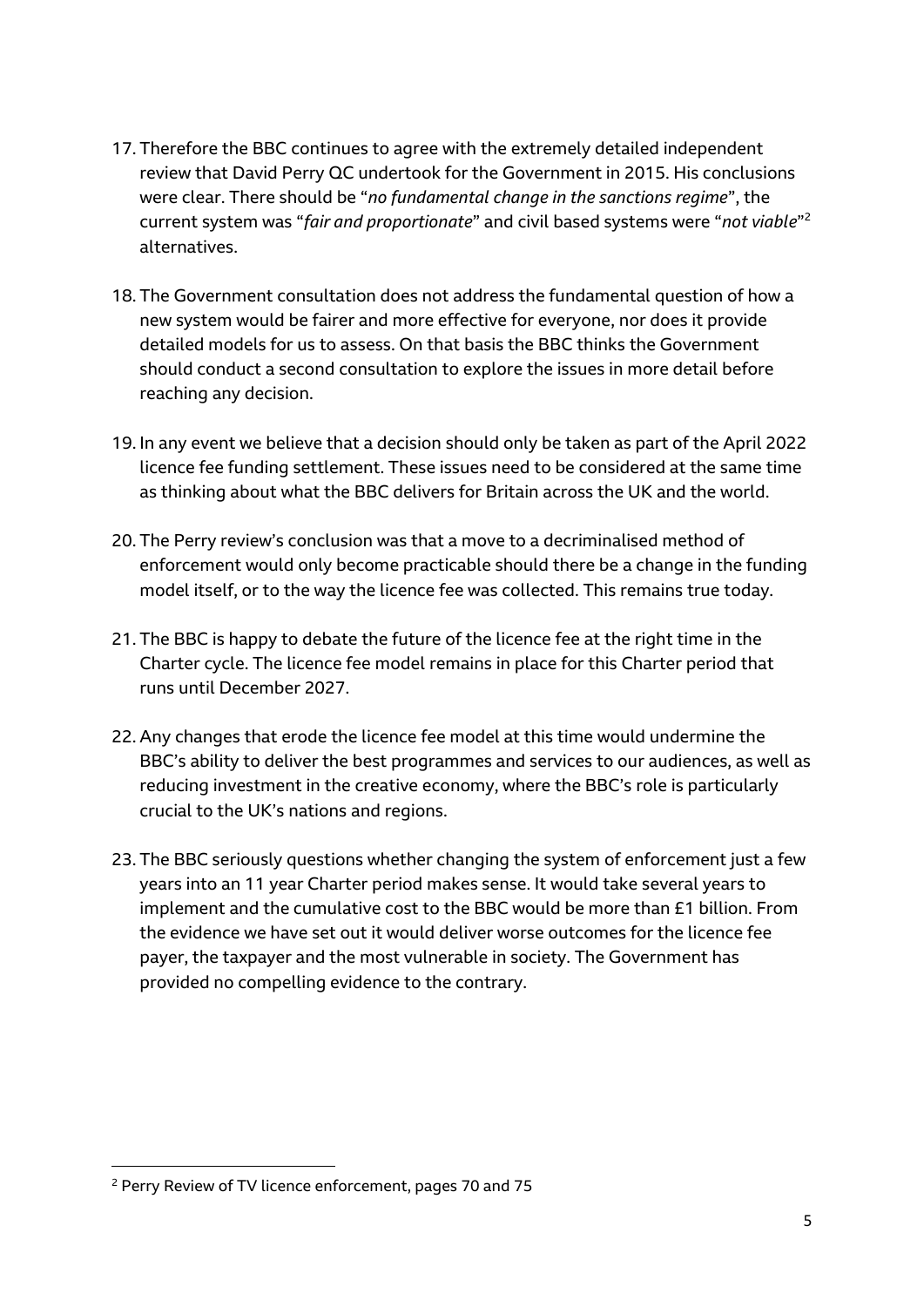# **SECTION 1: THE ROLE OF THE BBC**

- 24. The BBC plays a central role in British society, culture and the economy. It has never been so vital. It is a national asset.
- 25. The BBC is the most popular way to access impartial news and information. A recent Ofcom review highlighted the importance people place on the BBC as a universallyavailable and accessible source of accurate and trusted news<sup>3</sup>. The Coronavirus pandemic has seen a surge in traffic to the BBC's website as people seek out reliable and trusted information about the emerging global public health crisis, with 84 million unique UK browsers visiting in the week of 16 March 2020. More than 15 million people tuned in live to BBC One to watch the Prime Minister's Coronavirus statement on Monday 23 March.
- 26. BBC local radio's response to the recent floods has shown the value of high-quality real time information at a local level. More than 100,000 people have contacted BBC local radio's Make A Difference helpline over Coronavirus.
- 27. And our creative output continues to provide content which educates and entertains on a scale unmatched by other UK providers.
- 28. The creative industries are a key part of the UK economy it is the fastest growing sector thanks to the successful TV and Film industry that has built up over decades. The UK model is a combination of brilliant British talent together with the benefits of sustained investment by the BBC, and the other Public Service Broadcasters, across the UK. Between 2011 and 2018, creative industries employment grew by more than by 30%, compared to UK average growth of around 10%<sup>4</sup>.
- 29. For every £1 from the licence fee the BBC invests we deliver £2 of value in the creative economy. As a result we have been able to invest across the whole of the UK – more than half of our network programming spend is outside London and 52% of our staff are outside London<sup>5</sup>. We are also the largest investor in small production companies with more than one third of commissions awarded to independent production companies with a turnover of less than £10 $m<sup>6</sup>$ .
- 30. The BBC's formula for the UK's creative success lies in being paid for and owned by the British public. The universality of the licence fee guarantees the BBC's commitment to creativity and risk-taking and to delivering for the whole UK.

<sup>&</sup>lt;sup>3</sup> Ofcom review of BBC news and current affairs, October 2019

<sup>4</sup> [https://www.thecreativeindustries.co.uk/uk-creative-overview/facts-and-figures/employment](https://www.thecreativeindustries.co.uk/uk-creative-overview/facts-and-figures/employment-figures)[figures](https://www.thecreativeindustries.co.uk/uk-creative-overview/facts-and-figures/employment-figures)

<sup>5</sup> BBC annual report and accounts

<sup>6</sup> <https://www.bbc.co.uk/mediacentre/latestnews/2019/commissioning-supply-report>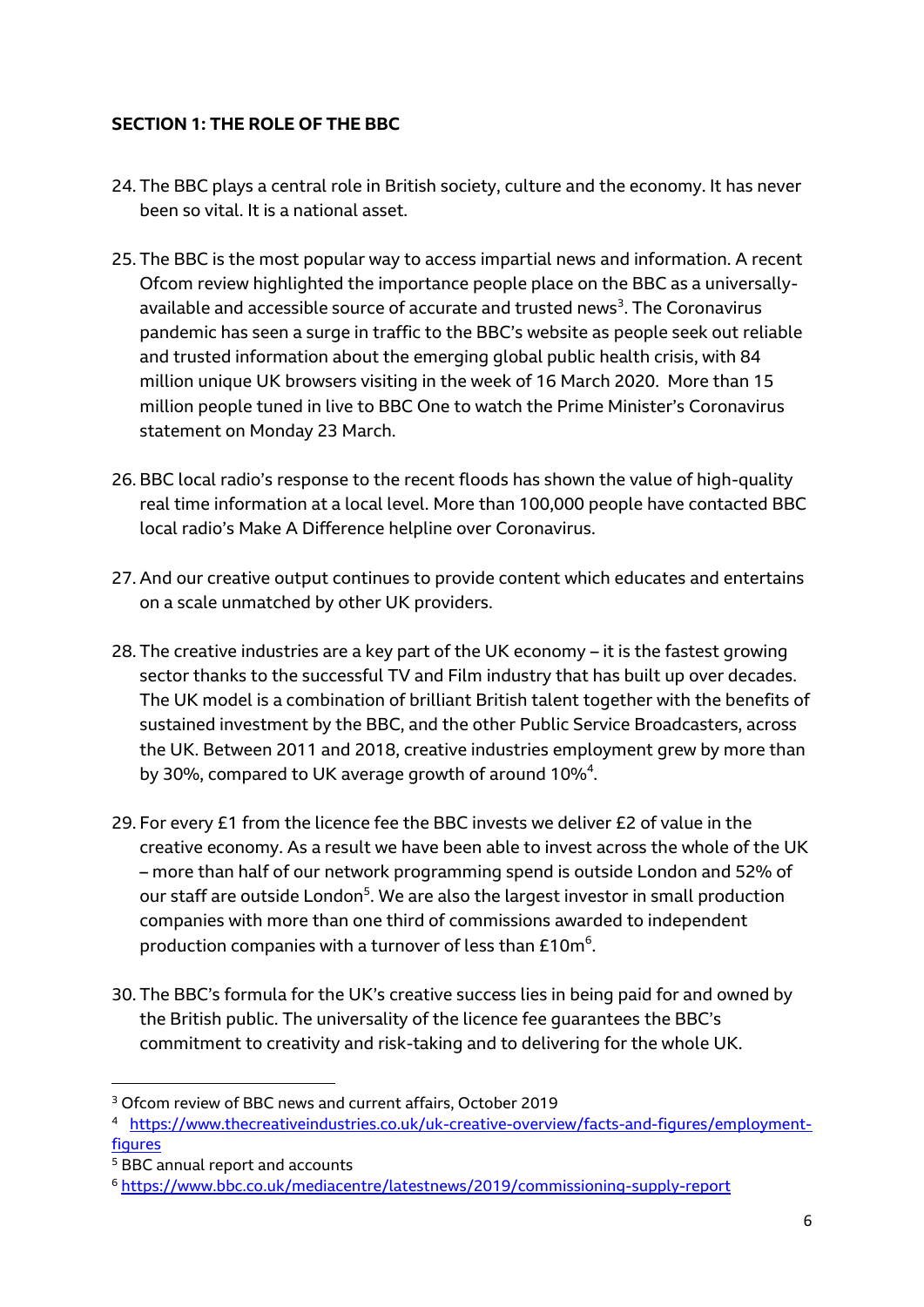- 31. Over 25 million households have a TV licence. This generated £3.69 billion in income last year – around 95% of which is spent on BBC programmes and services. The BBC is ensuring it delivers value for money for the licence fee payer. The BBC is efficient and will deliver over £800 million of savings in the first part of the Charter period.
- 32. The Government has argued that changes in the media landscape mean there are many new players in the market so that the public's attitude towards having a criminal offence for non-payment may have changed. We do not believe this is the case.
- 33. The BBC's mission to inform, educate and entertain also remains the same, but for some audiences it is now delivered in new ways.
- 34. The BBC iPlayer blazed the trail for streaming services in this country and has been a huge success with over 4 billion programme requests last year - the highest ever. BBC News has been at the forefront of providing trusted information online. Our new audio offer BBC Sounds provides the British music industry and podcasters with a great platform for their voices to be heard, reaching over 3 million people with a unique listening experience with live stations, music mixes and the BBC's podcasts.
- 35. The Perry Review was only 5 years ago, and the current Charter period started just 3 years ago. Subscription TV has been a part of the UK media ecology for some 30 years, and the public are well used to those payment models existing alongside the licence fee. New entrants to the market do not lessen the need for a fair and efficient enforcement mechanism for the TV licence.
- 36. The licence fee is the means of funding the BBC with the single most support, and support has grown significantly since this tracking began in 2004<sup>7</sup>.
- 37. A nationally representative survey the BBC commissioned from Populus<sup>8</sup> shows there is no overwhelming desire for change amongst the public. Populus asked a two-part question to explore what UK adults think of decriminalisation of the licence fee. This showed that when they *first* consider the issue, UK adults are split:
	- 41% feel that a criminal sanction for TV licence evasion should end as it is unfair and out of proportion with not paying for a TV licence; while
	- 40% feel that it should remain as a deterrent because it is unfair to those households who pay for a TV licence if there are others who evade doing so; and
	- 18% agree with neither or have no preference either way.

<sup>7</sup> Sources: 2004: ICM, 1,037 UK adults 18+; 2019: Ipsos MORI, 1,032 UK adults 18+

<sup>8</sup> Populus, 1,003 UK adults 18+, 5-10 March 2020 <https://www.populus.co.uk/>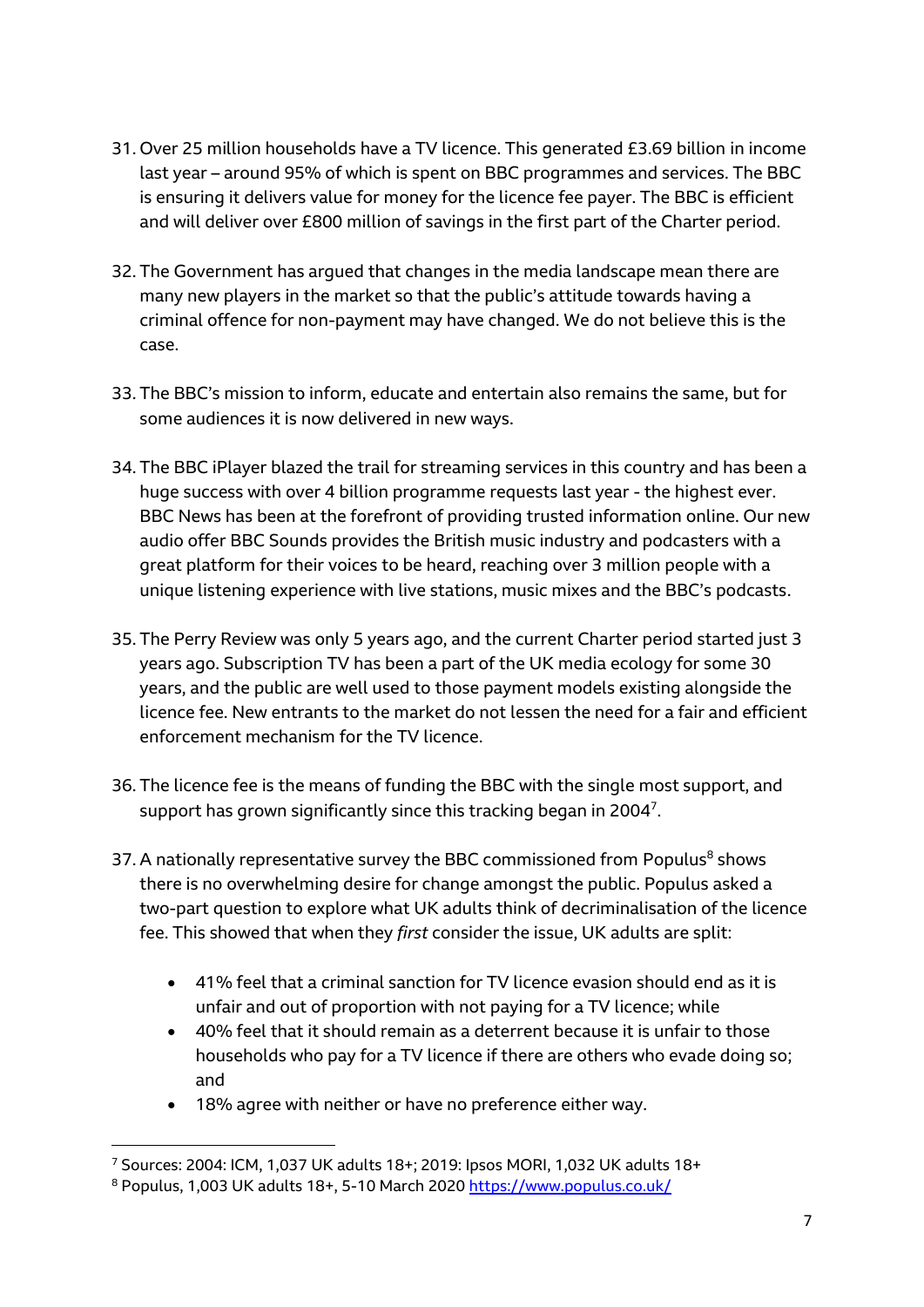- 38. However, when they go on to consider the potential impact on evasion, many change their minds:
	- 27% say they favour ending the criminal sanction in principle even if it means an increase in evasion;
	- 23% say they favour ending the criminal sanction in principle but not if it means an increase in evasion;
	- 25% are not in favour of ending the criminal sanction;
	- 25% have no strong view or don't know.
- 39. This shows the complexity of the issue for people, and indicates that only around a quarter of adults are in favour of decriminalisation even if evasion increases, while around half (48%) either do not favour ending the criminal sanction or only do so if evasion does not increase. And a further 25% have no strong view or don't know.
- 40. We have also conducted independent behavioural research by Harris Interactive, as we did in 2015. Harris's research shows that over this period the public's attitudes to licence fee enforcement and their understanding of the consequences of evasion has not changed significantly. For example, in both 2015 and 2020 69% of the public said they pay because it is the law.
- 41. The Populus survey is consistent with the Harris research which found that when people are asked what is the most likely system to make other people pay – 56% said the current criminal system compared with 25% for a civil penalty model and 18% for a civil debt model.
- 42. The BBC is based on the principle of universality. We provide something for everyone - national moments that unite the nation and British content that you wouldn't find anywhere else catering to the widest possible tastes. In return everyone contributes to the costs. But that principle, and that of fairness, only holds up if everyone pays their way.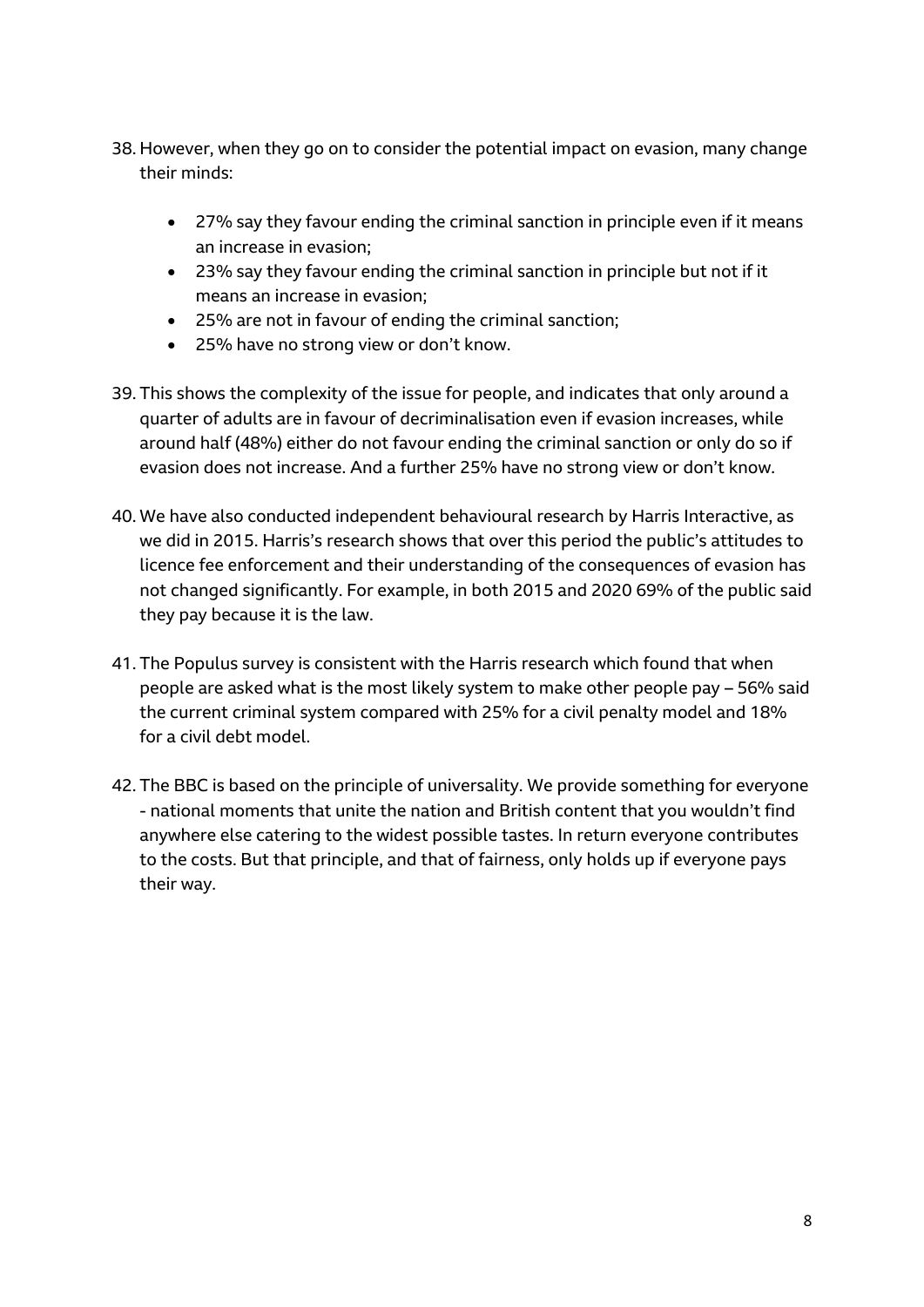## **SECTION 2 – THE FRAMEWORK FOR THE BBC'S RESPONSE**

#### The BBC's criteria

- 43. The Government has set out a number of factors to inform their consultation. Overall the Government will want to be satisfied, and demonstrate, that any new system is better than the current one. The Government also make clear in their consultation that a move to civil rather than criminal offences could only be justified provided the new arrangements were "effective, dissuasive and proportionate". We will show in this response that a change could not be justified on any of these grounds, and that the current system more effectively meets them.
- 44. The Government should also take into account the criteria that David Perry QC considered in his detailed review: value for money, fairness, proportionality and ease of enforcement, a regime which is easily understandable, and practical considerations for any transition.
- 45. The BBC's response to the current consultation uses some overarching criteria to summarise these various different factors and to look at the potential impacts of different models for TV licence enforcement: fairness, financial impact and feasibility.
- 46. We will therefore provide an assessment of the current system, as well as the reform options the Government has set out against these criteria.
	- **Fairness for all licence fee payers, and effectiveness in deterring evasion** including whether an alternative, non-criminal enforcement scheme would be fairer, dissuasive and more proportionate and the potential impact on licence fee payers, particularly the most vulnerable and those with protected characteristics.
	- **Financial impact – particularly value for money for the licence fee payer and the taxpayer.** The overall costs of any system both in terms of evasion and operational changes that would need to be made, both for the BBC and for Government. And the impact on the creative economy if the BBC's budget were significantly reduced.
	- **Feasibility**: proportionality and ease of enforcement and an analysis of implications on the TV Licensing operating model including the implementation and running costs and practicability of any changes. And whether any new system is easy for everyone to understand.

#### Evidence used by the BBC

47. The BBC's response is limited at this stage because of the lack of detail on the proposed alternative options. The shorter than usual timescale for this consultation (8 weeks compared to the standard 12 weeks) has also reduced the amount of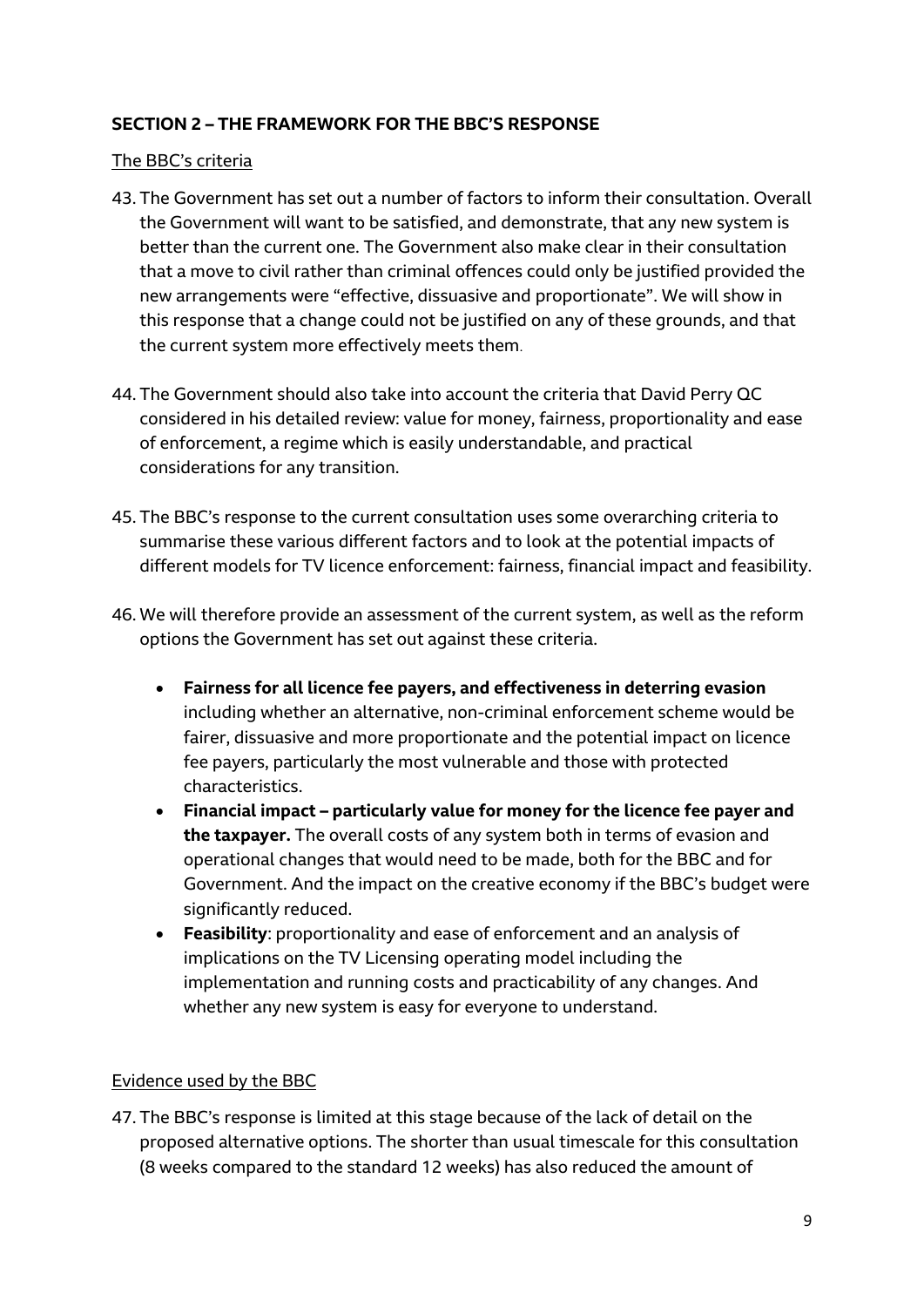analysis we could undertake. Nonetheless, to the extent that we are able, the BBC has gathered evidence and analysis to underpin this submission, and support the conclusions that we have reached. In particular,

- **Behavioural research conducted by an independent research agency Harris Interactive<sup>9</sup> :** looking at the impact that the broad options proposed by Government would have on evasion using quantitative analysis. We have tested these options with a representative sample of the public – including over 75s, and those who self-identify as people who pay the TV licence promptly, delay payment, or evade paying. This work has given us an indication of how people would react to the different options and what this could mean for levels of evasion and therefore the impact on the BBC's revenues.
- **Attitudes to criminal offence conducted by Populus**: We commissioned independent representative polling about people's attitudes to the criminal offence, as set out in Section 1.
- **Systems analysis and costings**: Any change to the current criminal system would require fundamental changes to the way TV Licensing operates – to its IT systems, enforcement activity, external contracts, staffing levels and skills. TV Licensing estimated the costs of making these changes, including implementation, transition and running costs.
- 48. The Harris research asked people to rate how effective they thought a range of sanctions were. Some of the key features of the current system ranked highest: the risk of a large fine and prosecution in the magistrates' court were seen as the most effective. Some of the features more readily associated with a civil system, a small penalty or the use of a debt collection agency were seen as some of the least effective measures.
- 49. The Harris research also shows that the current system is well understood and people believe it to be effective. 57% are aware that evasion can lead to a fine of up to £1,000 for example.

| <b>Feature</b>                                       | Effectiveness* |  |
|------------------------------------------------------|----------------|--|
| Features associated with the current criminal system |                |  |
| Larger fine – up to $£1,000$                         | 66%            |  |
| Prosecution in a magistrates' court                  | 62%            |  |
| Criminal conviction                                  | 60%            |  |
| Small risk of imprisonment                           | 52%            |  |

#### **Examples of the effectiveness of various sanctions**

<sup>9</sup> Harris Interactive, March 2020. Fieldwork conducted between 17 February and 1 March 2020 among 2,848 respondents, supplemented by face-to-face hall test interviews to recruit Delayers, Evaders and Over 75s in Scotland and England (London included).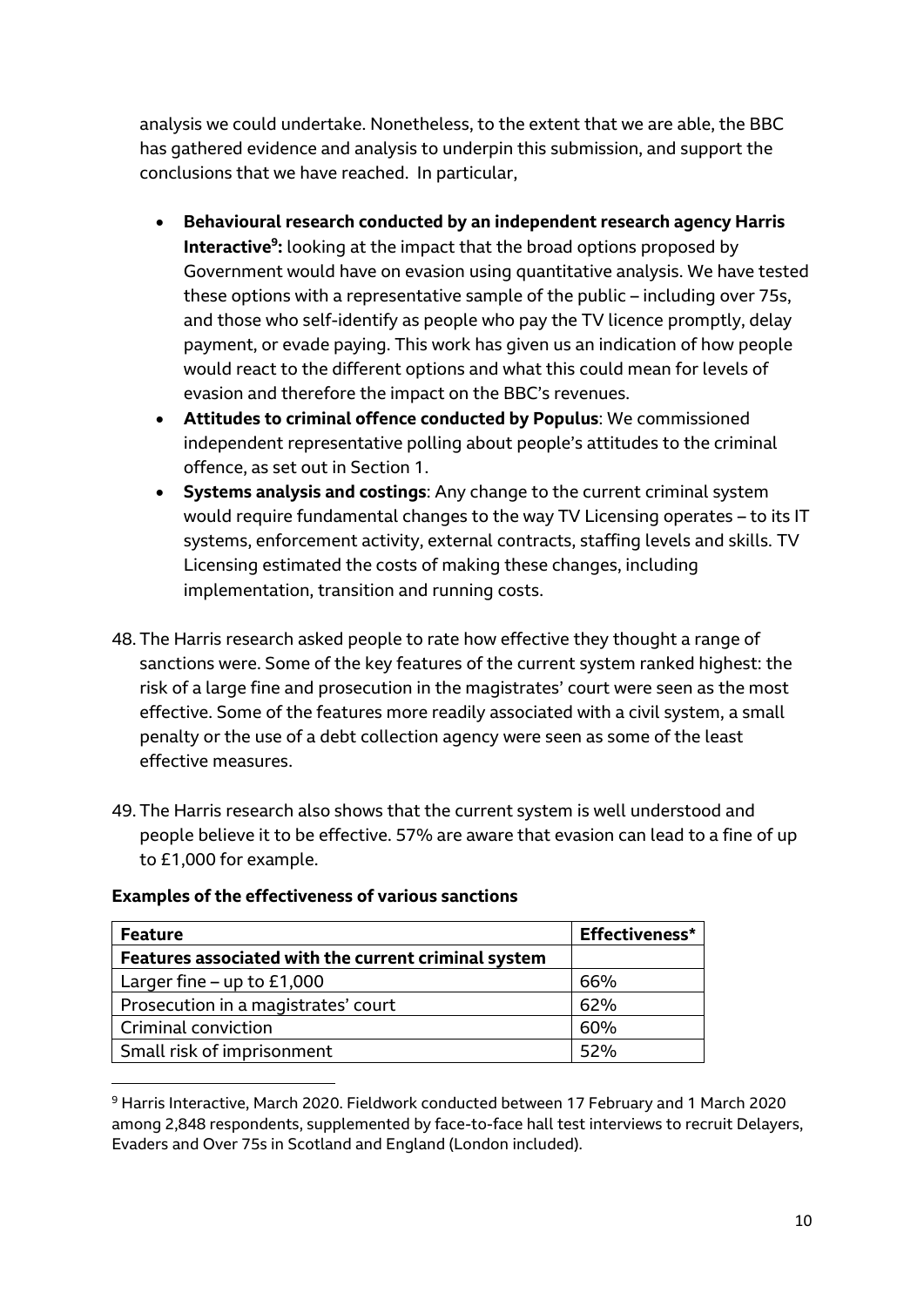| Features typically associated with civil systems |     |  |  |  |
|--------------------------------------------------|-----|--|--|--|
| CCJ which impacts credit rating                  | 54% |  |  |  |
| Debt passed to debt collection agency            | 50% |  |  |  |
| Pay arrears of TV licence owed                   | 43% |  |  |  |
| Smaller fine/penalty                             | 21% |  |  |  |

\*Effectiveness measured as the percentage of people saying 'very' or 'somewhat' effective minus the percentage of people saying 'very' or 'somewhat' ineffective.

- 50. This is backed up by Harris's behavioural research that shows that more people would evade under civil models, with increasing evasion to around 10% from the current 6.6%.
- 51. When people are asked what is the most likely system to make other people pay 56% said the current criminal system compared with 25% for a civil penalty model and 18% for a civil debt model.
- 52. And our system analysis and costings shows that running a civil system would cost significantly more and involve very high implementation and transition costs.
- 53. In total we estimate the operation of a civil penalty system would initially cost the BBC around £290 million and a civil debt system around £285 million. These estimated costs include:
	- An increase in the evasion rate to around 10%, with each percentage point increase in evasion costing the BBC around £44 million;
	- Implementation and transition costs of £80m including IT system change; and
	- Annual enforcement costs based on restructuring the way TV Licensing would work across 25 million households.

|         | Evasion | Evasion           | Decline in | Transition       | Annual      | Initial       |
|---------|---------|-------------------|------------|------------------|-------------|---------------|
|         | $\%$    | increase -        | licence    | $costs$ ( $Em$ ) | enforcement | impact        |
|         |         | 6.6%              | fee        |                  | costs (£m)  | $(\text{Em})$ |
|         |         | baseline          | income     |                  |             |               |
|         |         | $(% )^{p}$ (%pts) | (£m)       |                  |             |               |
| Civil   | 10.1    | 3.5               | 154        | 80               | 54          | 288           |
| penalty |         |                   |            |                  |             |               |
| Civil   | 9.8     | 3.2               | 141        | 80               | 64          | 285           |
| debt    |         |                   |            |                  |             |               |

# **Initial financial impact**

54. The other issue to be taken in to account is whether making such significant changes to the law around the TV licence would be clearly "dissuasive" and provide an effective deterrent. Could there be a subtle signalling or "nudge effect" towards noncompliance? Over time that could lead to a higher risk of evasion than we have been able to quantify. Could it therefore erode the licence fee model system?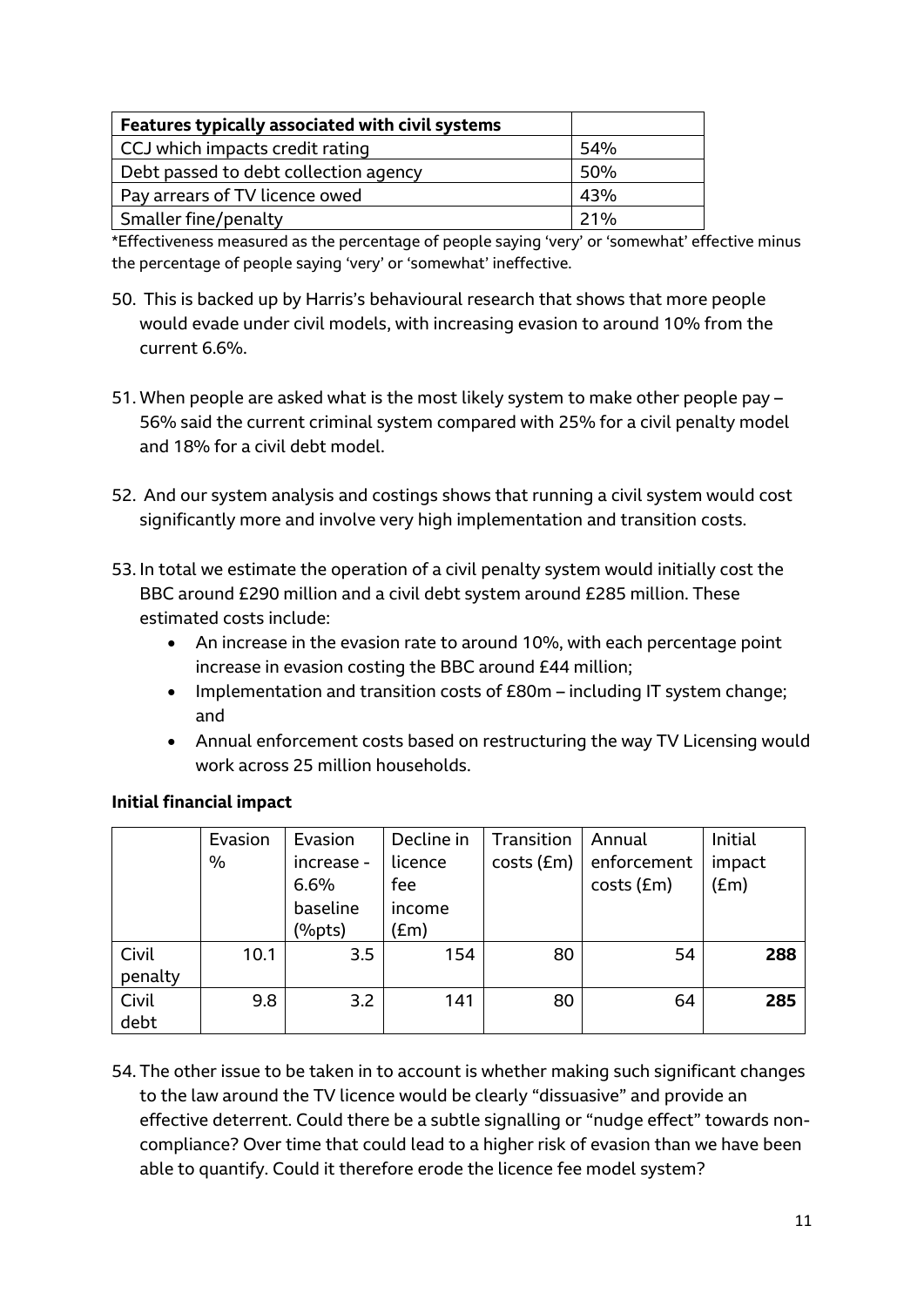55. There would be costs to the Exchequer too, and we note that the Government's consultation outlines there would be no cost savings from their proposals. There needs to be an assessment of the potential implementation and operational costs to the courts system as well as lost revenue from fine income – across the UK and in each different legal jurisdiction. The Government may also want to estimate the implementation costs and time required to deliver any proposed changes so there is a full picture of the impact of any change. For the BBC we estimate at least two years to implement and transition to any new system alongside maintaining the current system.

#### Key points from the Perry review

- 56. David Perry QC was appointed by the Government in October 2014 to undertake an independent review of the enforcement regime for television licences. He reported in July 2015 and found the current regime to be *"fair and proportionate"* and that there should be *"no fundamental change in the sanctions regime"<sup>10</sup>* .
- 57. He argued that *"in the overall public interest, the current system of criminal enforcement should be maintained at least while the method of licence fee collection remains in its present form." 11*
- 58. He also found that "*any significant change to the current system of enforcement, including a move to decriminalisation, carries the risk of an increase in evasion and would involve significant cost to the tax payer and those who pay the licence fee." 12*
- 59. The BBC agrees with the Perry review that concluded that many of the concerns in relation to the criminal offence and its perceived unfairness or disproportionality are not backed up by the evidence and therefore "*provide no compelling basis for change*."<sup>13</sup>
- 60. The Government agreed to consider the Perry review's recommendations as part of the Charter Review process. The Government subsequently confirmed in its White Paper in July 2016 that it did not intend to make any changes to the enforcement regime, in line with the Perry review's recommendations, and stated that the criminal sanction "*is necessary because of the characteristics of the licence fee framework*." 14
- 61. The Perry review also made a number of other important conclusions, and found that the system did not unfairly target women or other vulnerable groups. A high

<sup>&</sup>lt;sup>10</sup> Perry Review, page 6

<sup>&</sup>lt;sup>11</sup> Perry Review, page 3

<sup>&</sup>lt;sup>12</sup> Perry Review, page 3

<sup>&</sup>lt;sup>13</sup> Perry Review, page 6

<sup>14</sup> DCMS, A BBC for the future - a broadcaster of distinction, May 2016, page 99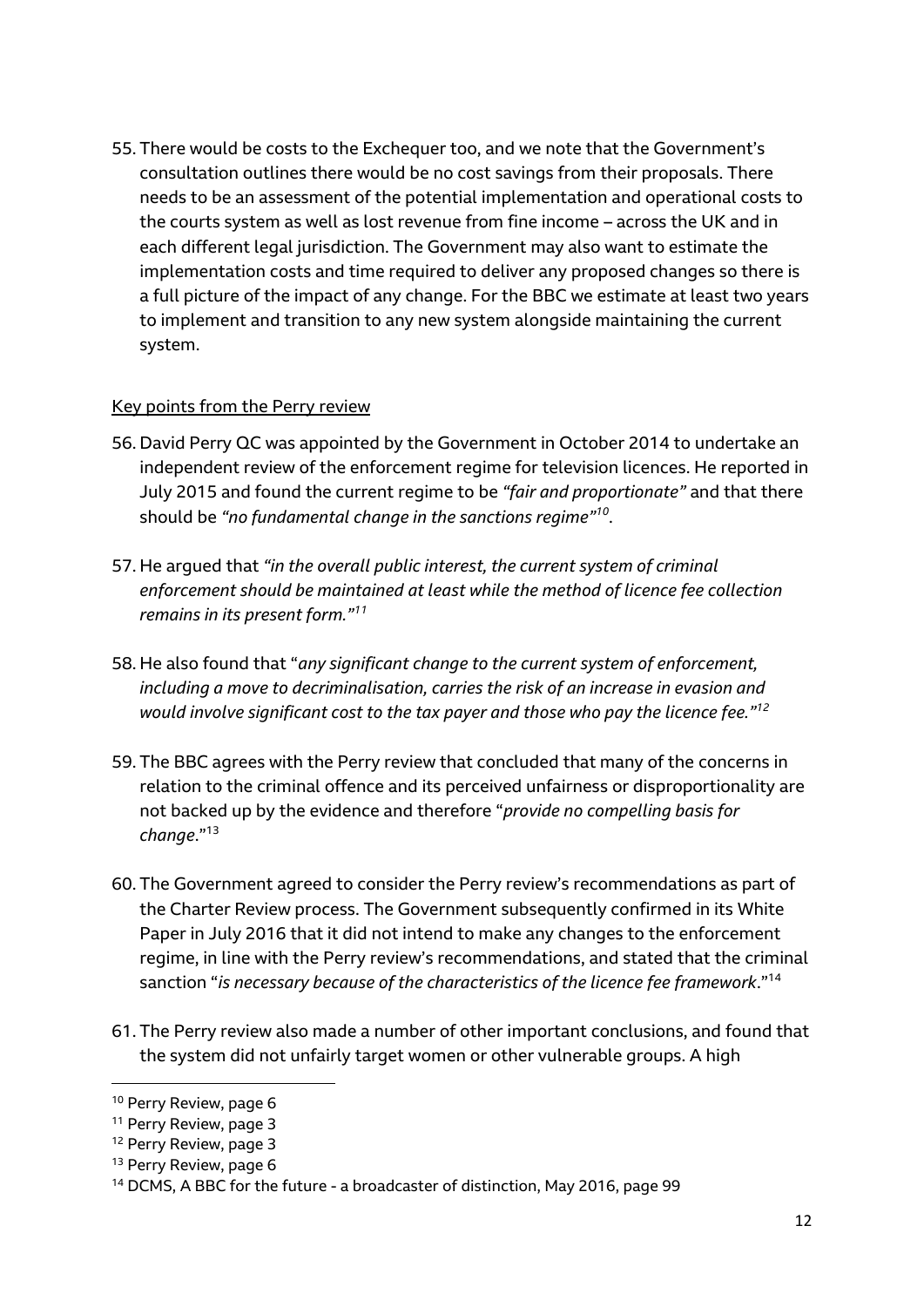proportion of cases prosecuted – 70% - were women, but he found that there was "*no evidence of any discriminatory enforcement practices on the part of TV Licensing*" 15 and "*no basis to conclude that TV Licensing intentionally targets women, or that its practices are directly or indirectly discriminatory.*" 16

- 62. The Perry review also made a number of recommendations including suggesting making changes to the letters TV Licensing issue, introducing a new simple payment plan to help the poorest or those struggling to pay, updating TV Licensing's prosecution policy, and to look again at the gender disparity of prosecutions. The BBC has implemented these recommendations in full.
- 63. The Perry review also recommended that the Government should consider making subscriber data from satellite and cable customers available to the BBC to allow for more efficient collection. The BBC believes this is still something that the Government should consider for the reasons given at paragraphs 194 and 195 below.
- 64. Finally the Perry review highlighted some of the complexity in how different parts of the UK and the Crown Dependencies apply the criminal sanction. While broadcasting matters are 'reserved' so that the criminal framework applies across the UK, there are substantive differences in how the law works across different jurisdictions, and the implications of decriminalisation are different in each. The biggest difference is in Scotland where the Procurator Fiscal operates using an out of court monetary disposal, but there are also differences in Northern Ireland and the Crown Dependencies.
- 65. The BBC continues to believe that the detailed analysis and evidence gathering the Perry review undertook, remains both accurate and relevant today. The BBC's work, including the independent work conducted by Harris continues to support the Perry review's conclusion.
- 66. The Perry review remains the most comprehensive and contemporary independent source on this important issue. The BBC believes its conclusion remains the right one.

<sup>&</sup>lt;sup>15</sup> Perry Review, page 7

<sup>&</sup>lt;sup>16</sup> Perry Review, page 31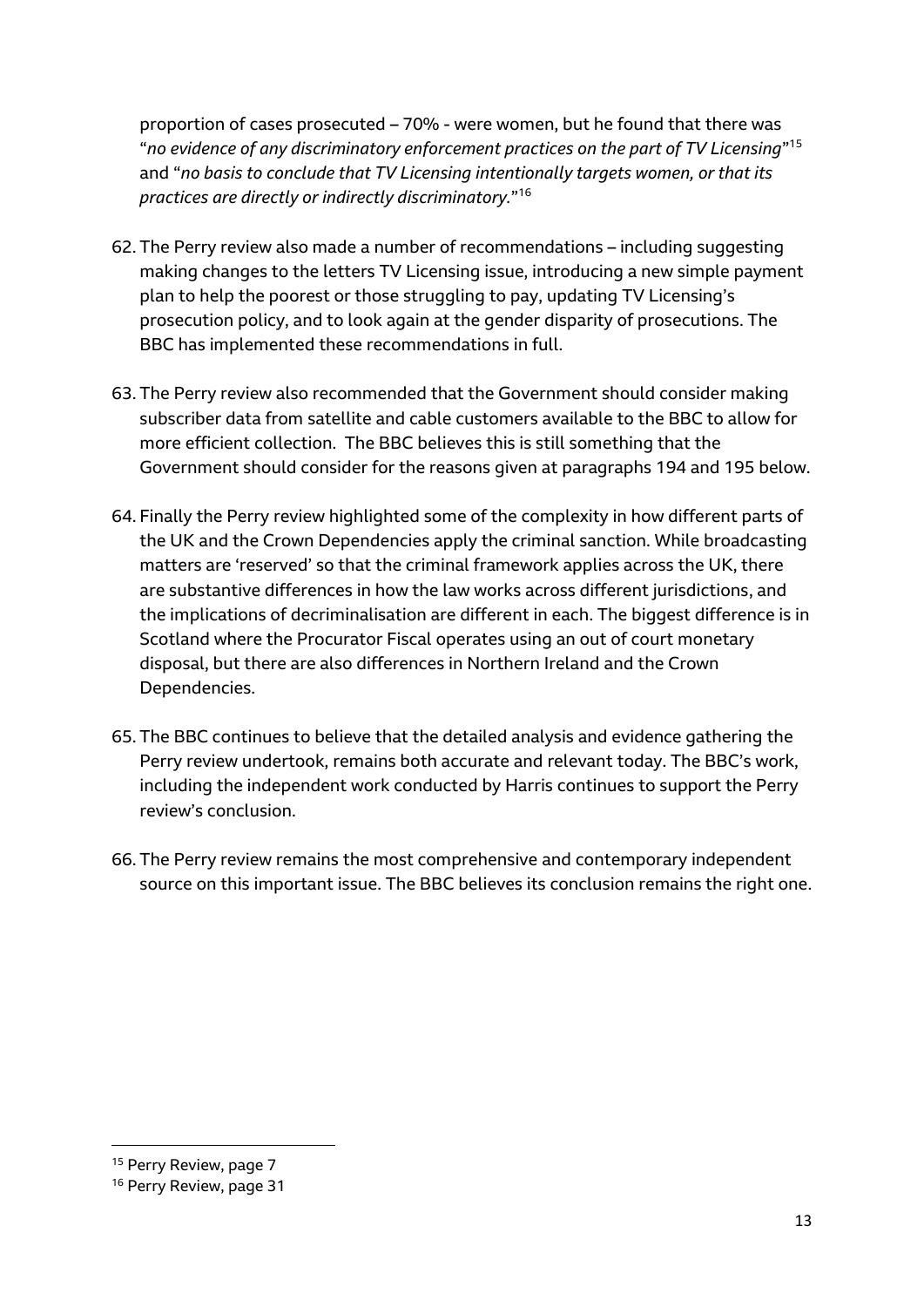# **SECTION 3 - THE CURRENT ENFORCEMENT SYSTEM WITH A CRIMINAL SANCTION THROUGH THE MAGISTRATES' COURTS**

- 67. The BBC believes that the current enforcement system remains the fairest, most proportionate method of enforcement, and offers good value for money. We set out why it continues to be the most effective system although there are some further implementation improvements that could be made.
- 68. We understand why people have reservations about the criminal system and can see attractions with the civil system. No one wants to see people sent to prison for failure to TV licence, nor a system that is unfair. However as part of the BBC's response we set out clearly that there are a number of myths about the current system and that some of the potential attractions of a civil system are not borne out by the evidence.

#### The current law

- 69. Section 363 of the Communications Act 2003 makes it an offence to install or use a "television receiver" without a TV licence in order to watch or record live television (broadcast by any provider) or to watch on demand BBC content via BBC iPlayer. Anyone found to be watching or recording without a licence commits an offence and can be prosecuted (though in practice TV Licensing try to persuade people to buy a licence rather than prosecuting them).
- 70. The offence is summary only, so it is tried only in the magistrates' court. The offence is in the same category as many other criminal offences including failing to notify the DVLA of a change of vehicle ownership, driving with defective car lights and travelling on a railway with no intent to pay. On conviction, an offender can be sentenced to a fine not exceeding level 3 on the standard scale, currently £1,000. In addition, TV Licensing can recover the costs of prosecution and the offender is liable to pay the victim surcharge.
- 71. There are a number of myths that are critical to consider:
	- Overall, in the context of around 21 million paying households, only very few people are prosecuted - 130,000 people were prosecuted in 2018 – around 0.6% with about 121,000 convictions.
	- The BBC is not sending lots of people to prison it is the courts that make the decision. It is only a very last resort when people deliberately disobey court orders – usually to pay a large number of fines including the TV licence. In 2018 only 5 people in England and Wales went to prison. People could still go to prison under a civil system – hundreds of people have been sent to prison for council tax evasion in the last decade.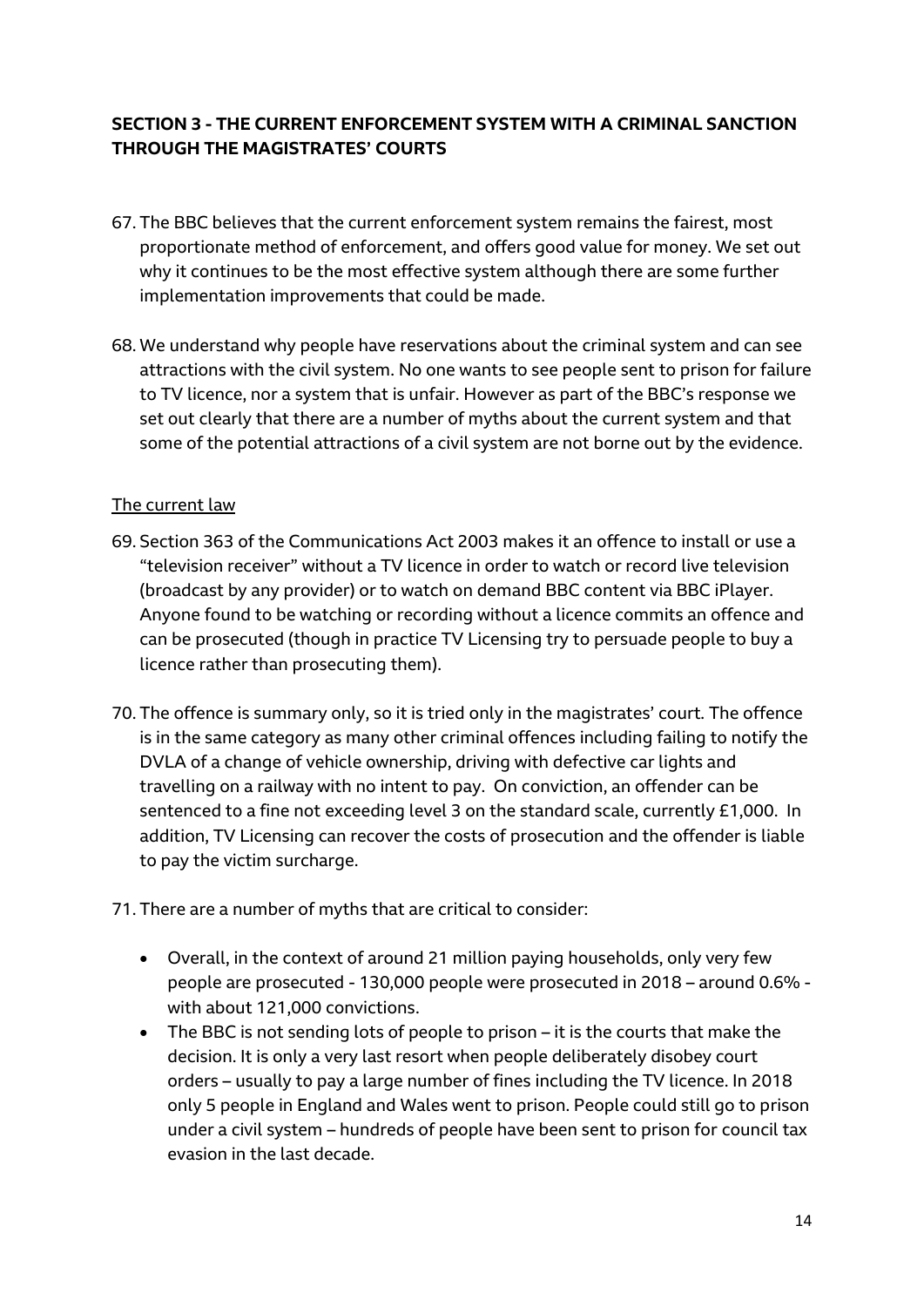- The courts are not clogged up with TV licence cases they are mainly handled through the efficient single justice procedure and even before that was introduced cases only took-up just 0.3% of court time. As John Bache, National Chair of the Magistrate's Association said recently, "*removing TV licence cases from the courts would make a minimal difference. It is less than 1% of the time spent. So really it would be an insignificant difference. We would hardly notice it*."<sup>17</sup>
- A person does not receive a centrally held criminal record for failure to pay a TV licence. Under a civil system people's credit ratings could be affected for six years, meaning that people with low incomes would be less able to get credit and could end up in real financial difficulty.
- The current system is fairest for those on low incomes. It is a myth that the civil system is more proportionate. When a magistrate considers someone's case their individual circumstances are taken in to account before the penalty is set. This means the average fine is £176 and a third of people are fined under £100. In contrast under a civil system, where the penalty would be fixed and would need to be much higher to be effective, there would be no discretion.
- 72. Put simply the current system is fairest for licence fee payers and both for those who are either struggling to pay and for those who find themselves being prosecuted for evasion.
- 73. The current system works efficiently and effectively serving over 25 million households at present. The number of complaints has fallen over the past five years by around one third. Complaints are only 0.05% of the number of licences in force – around 12,000 out of 25 million households. The National Audit Office found that TV Licensing "has performed well in increasing revenue, reducing collection costs and maintaining its reputation overall." 18
- 74. We now consider this option in more detail against the overall criteria.

#### Fairness

- 75. At the heart of the current licence fee system is the concept of universality. The BBC is a universal service – one to which everyone contributes and everyone receives something in return. Any system based on a universal contribution must have a sufficient deterrent and sanction to ensure that principle holds up and the system is fair to those who do pay, as well as those who don't.
- 76. The research by Harris shows that a criminal sanction remains the most effective deterrent – and that a move to either of the civil systems outlined at a high-level by

<sup>17</sup> BBC News Channel interview, 5 February 2020

<sup>&</sup>lt;sup>18</sup> National Audit Office, BBC TV licence collection, February 2017, page 7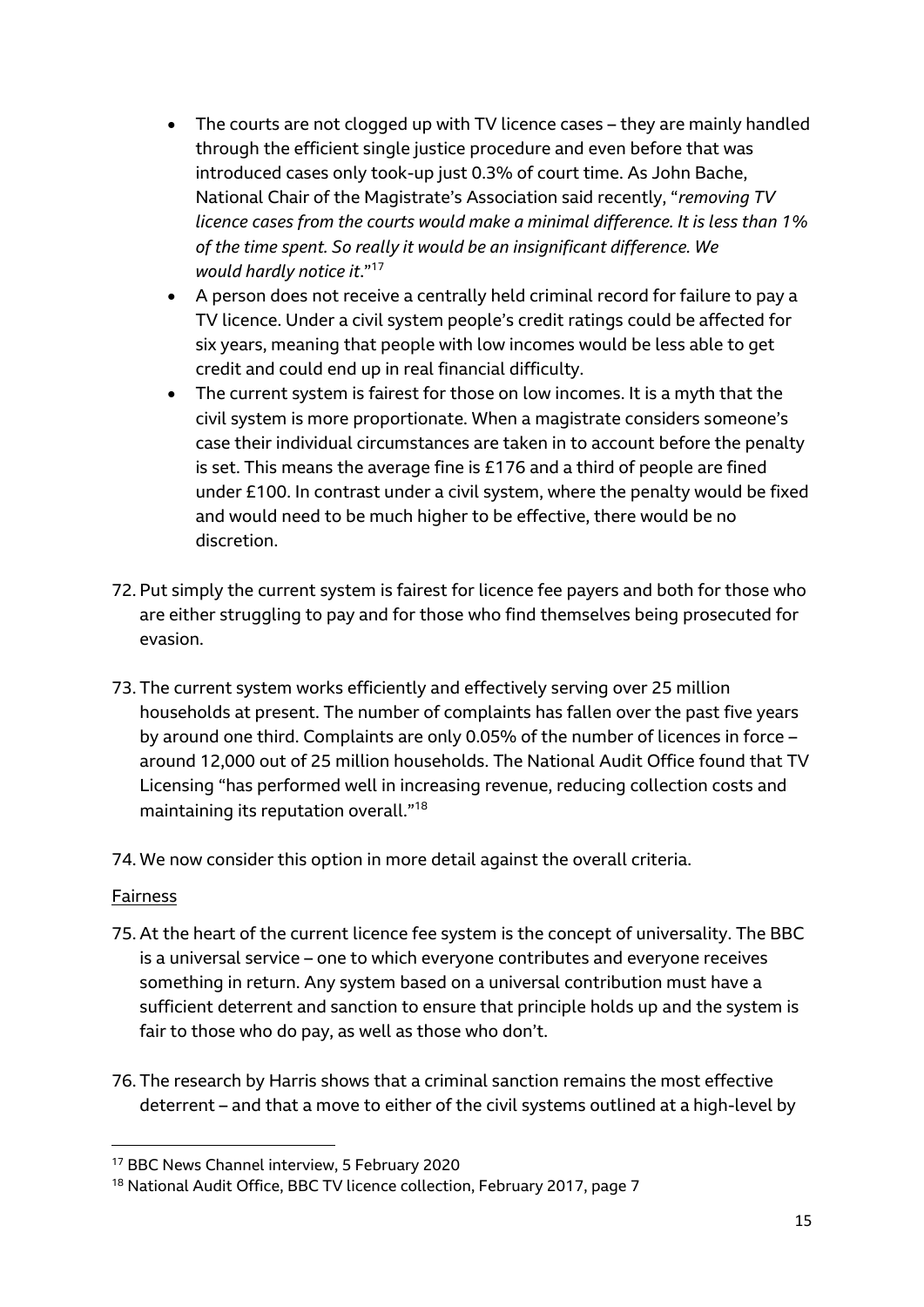the Government would see a significant increase in evasion. That would mean less revenue for the BBC, less money for the creative economy and would undermine the principle of universality.

- 77. The Harris research also shows that the current system is well understood 69% know that it is the law to pay and 67% know it is a criminal offence. This shows as people know the consequences of non-payment that therefore helps act as a deterrent.
- 78. People believe it to be effective. By far the most well known consequence of the current system is that evasion could mean a fine of up to £1,000, while a majority of people rate the most effective consequences as being a large fine (66%) and prosecution in the magistrates' courts (62%).
- 79. The more people who pay, the more the cost of the services the BBC provides can be fairly shared. This means that the current system provides the best value for money and is therefore fairest for those who pay the licence fee.
- 80. When people are asked what is the most likely system to make other people pay 56% said the current criminal system compared with 25% for a civil penalty model and 18% for a civil debt model.
- 81. The BBC agrees with the Perry review that the current system is also "*fair and proportionate*" for those who don't pay.
- 82. Fundamentally the system is about encouraging compliance rather than enforcing and penalising non-compliance. The vast majority of households, around 94%, comply with the requirement to hold a TV licence when one is needed, and for these households contact with TV Licensing is minimal, very light-touch and automated.
- 83. The current system has a number of features that ensure those who can't or won't pay are treated fairly, and a series of interventions is in place to protect the most vulnerable.

84. Key features include:

- For TV Licensing, prosecution is always a last resort. First time offenders avoid prosecution if they purchase a TV licence even after they have been caught viewing without one;
- The criminal system requires a high bar of evidential proof beyond reasonable doubt. This high burden of proof means TV Licensing employs officers to gather evidence about potential licence evasion. If someone has been deliberately evading then officers must find first-hand evidence to a criminal standard to show that someone is watching television and that they are not licensed;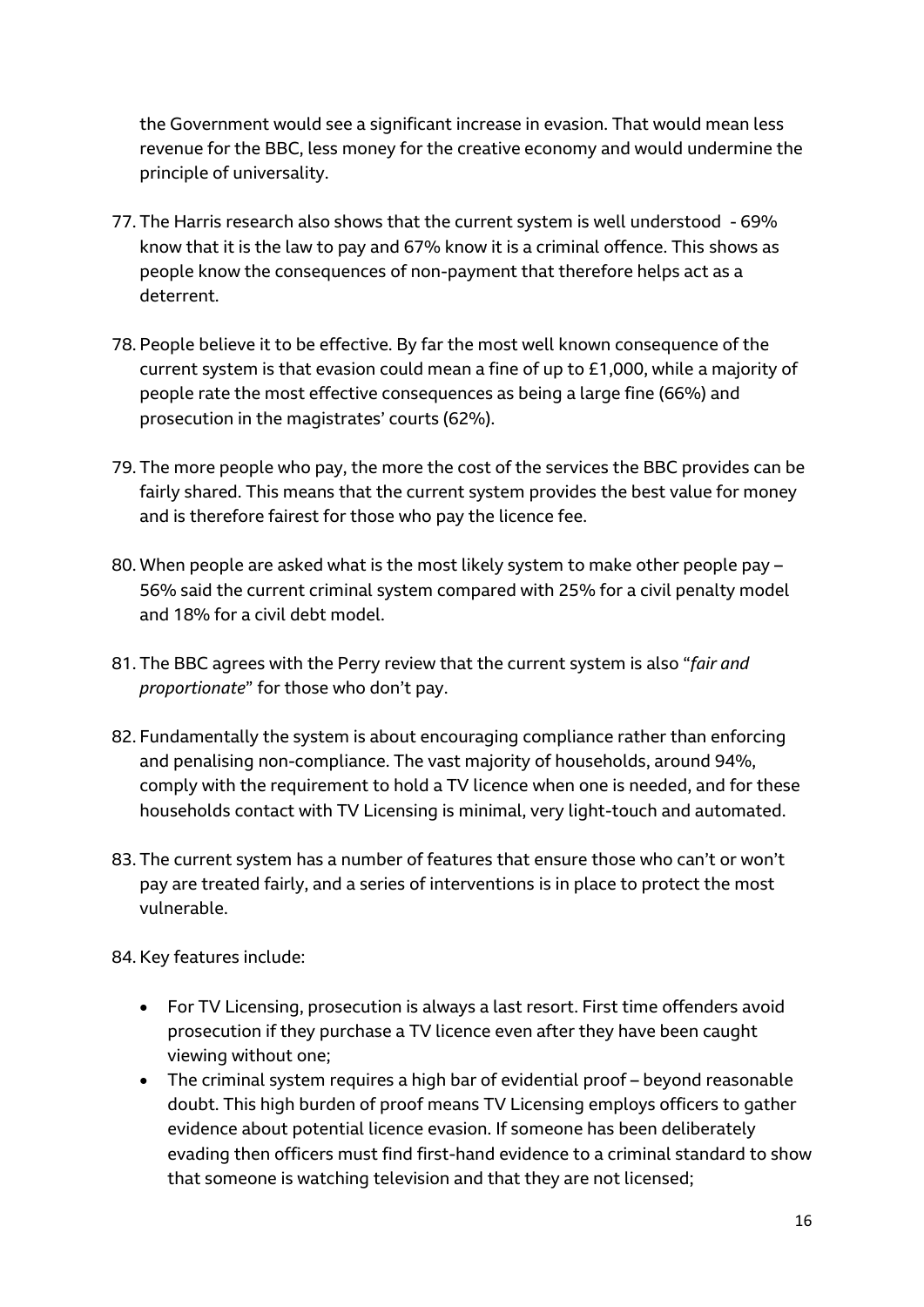- TV Licensing operates to a published prosecution policy<sup>19</sup> mirroring that of the Director of Public Prosecutions that sets out, alongside the evidential test, a public interest test with factors for and against prosecution that need to be taken in to account. Factors weighing against prosecution include: vulnerability – in terms of financial hardship or other health issues; and whether the person intends to buy a licence following interview.
- 85. This means that not only does TV Licensing need to be clear 'beyond reasonable doubt' that an offence has been committed but also that it is in the public interest to prosecute. The fact that TV Licensing offences had a 94% conviction rate last year compared with 86% for all summary non-motoring offences demonstrates the effectiveness of this 'double lock'.
- 86. Around 40% of cases are then dropped because people decide to pay their TV licence to stop court proceedings.
- 87. Overall, in the context of around 25 million licensed households, only 130,000 people were prosecuted in 2018 – around 0.5% - with about 121,000 convictions.
- 88. Then, once a prosecution has been bought magistrates have significant discretion over the fines they levy on those who are convicted. They can - and indeed are required by Sentencing Guidelines - to take into account individual circumstances, including income and assets, in setting fines. Whilst the maximum fine is £1000, the average fine was around £176 in 2018. And over a third of fines were less than £100. That variation in levels of fine is important in maintaining a viable deterrent but also levying fines which are fair, proportionate and affordable.
- 89. As John Bache, National Chair of the Magistrate's Association said recently "*what you usually do, although the fine in theory is payable immediately, what you actually do is ask them what they can afford and settle on a payment which must be made to the court, perhaps £5 or £10 a week or deducted from benefits if they are on that. So we go out of our way to ensure the defendant can pay but on the other hand, the state gets the money it is due*."<sup>20</sup>

# *Impacts on specific groups*

**.** 

90. The Government's consultation expresses particular concern about impact on certain vulnerable groups – they identify those aged over 75, women and those with low incomes – as people they are concerned may be disproportionately affected by the criminal system.

<sup>19</sup> <https://www.tvlicensing.co.uk/about/foi-policies-AB17>

<sup>20</sup> BBC News Channel interview, 5 February 2020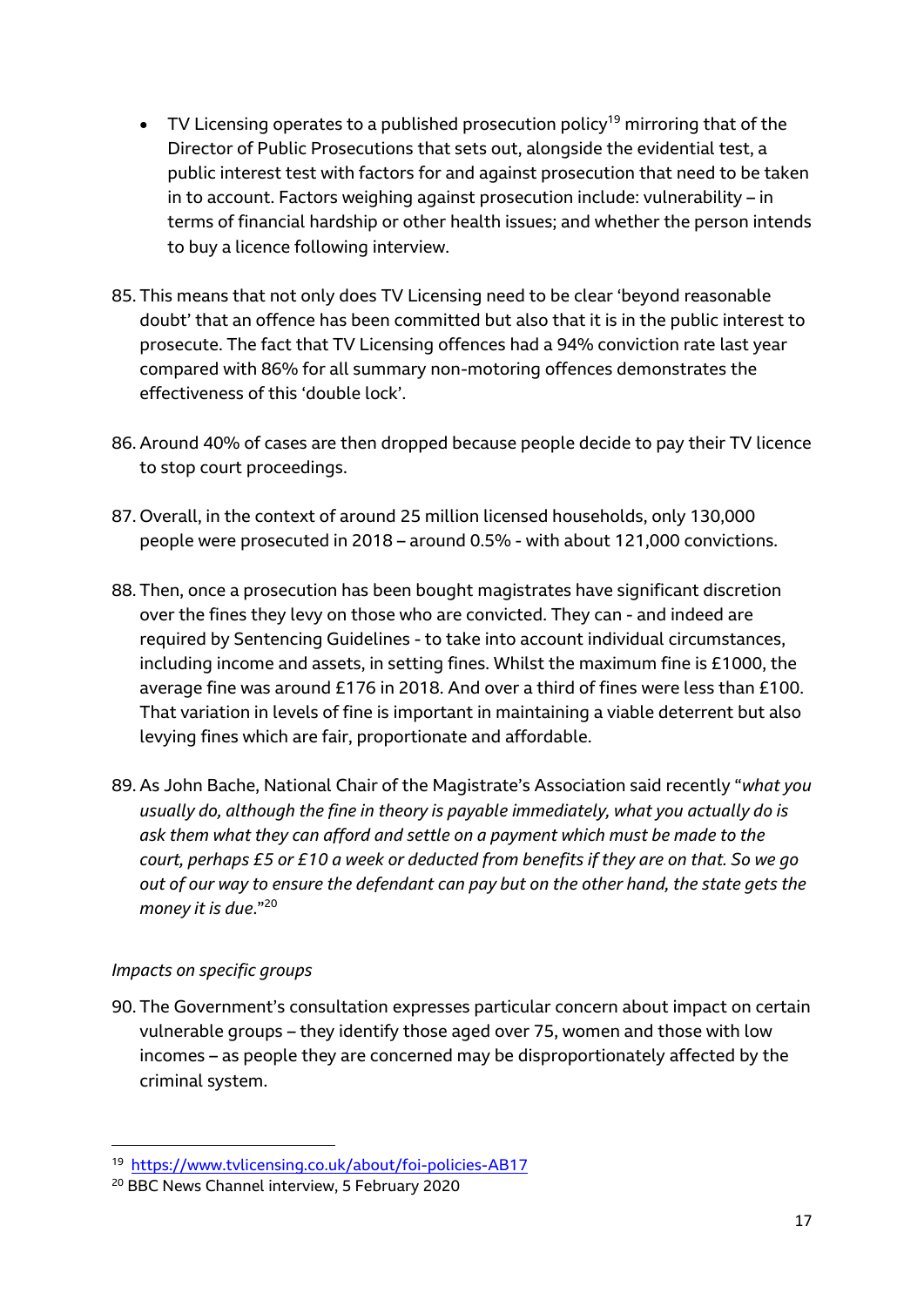- 91. As we will set out later in our response the BBC thinks there is clear evidence to suggest that a move to a civil system would result in more people being sanctioned because of the lower burden of proof in a civil system – which is based on the balance of probabilities rather than beyond reasonable doubt. And we believe the likely higher levels of financial penalty and the impact of the associated enforcement action would have a greater detrimental impact on the most vulnerable. For example more bailiffs going round to enforce debt, and County Court Judgements which impact people's credit ratings for six years, could in practice be more draconian than the current criminal system, with all its mitigations and safeguards.
- 92. The Government's own consultation also recognises there is a long list of downsides to a move to a civil system for evaders who may be "*required overall to pay more;*" 21 that the penalty might need to be set "*significantly higher*" than the current fine; and that the "*safeguards which allow the courts to mitigate the impact…on the most*  vulnerable...may not be available under a civil enforcement system."<sup>22</sup> Enforcement action in a civil system might also "*cause additional anxiety.*" 23
- 93. TV Licensing has specific elements within its prosecution policy to protect vulnerable groups as outlined in paragraphs 84 and 106. And magistrates have discretion in setting the levels of fine up to a maximum level. These protections would be difficult to replicate in a civil system, where penalties or debts tend to be for fixed amounts, as the Government's own consultation recognises.
- 94. With regard to those aged over 75 the BBC has postponed the implementation of the new policy until 1 August 2020 due to Coronavirus. We will be keeping the situation under review.
- 95. The BBC has designed implementation with the specific needs of the over 75s in mind. People will be given plenty of time to claim their free TV licence if they are on Pension Credit. We are also encouraging people to find out whether they are eligible for Pension Credit from the Department for Work and Pensions. There will also be a 75+ plan so people can choose how they want to pay ranging from weekly to annual schemes with no upfront costs. We will do everything we can to support the over 75s during the transition to the new system.
- 96. TV Licensing have been specially trained to help older members of the public. It is extremely unlikely that anyone in this group will face enforcement action, not least because between 1992 and 1999, the period before the free concession was

<sup>&</sup>lt;sup>21</sup> Government consultation, page 15

<sup>22</sup> Government consultation, page 15

<sup>&</sup>lt;sup>23</sup> Government consultation, page 15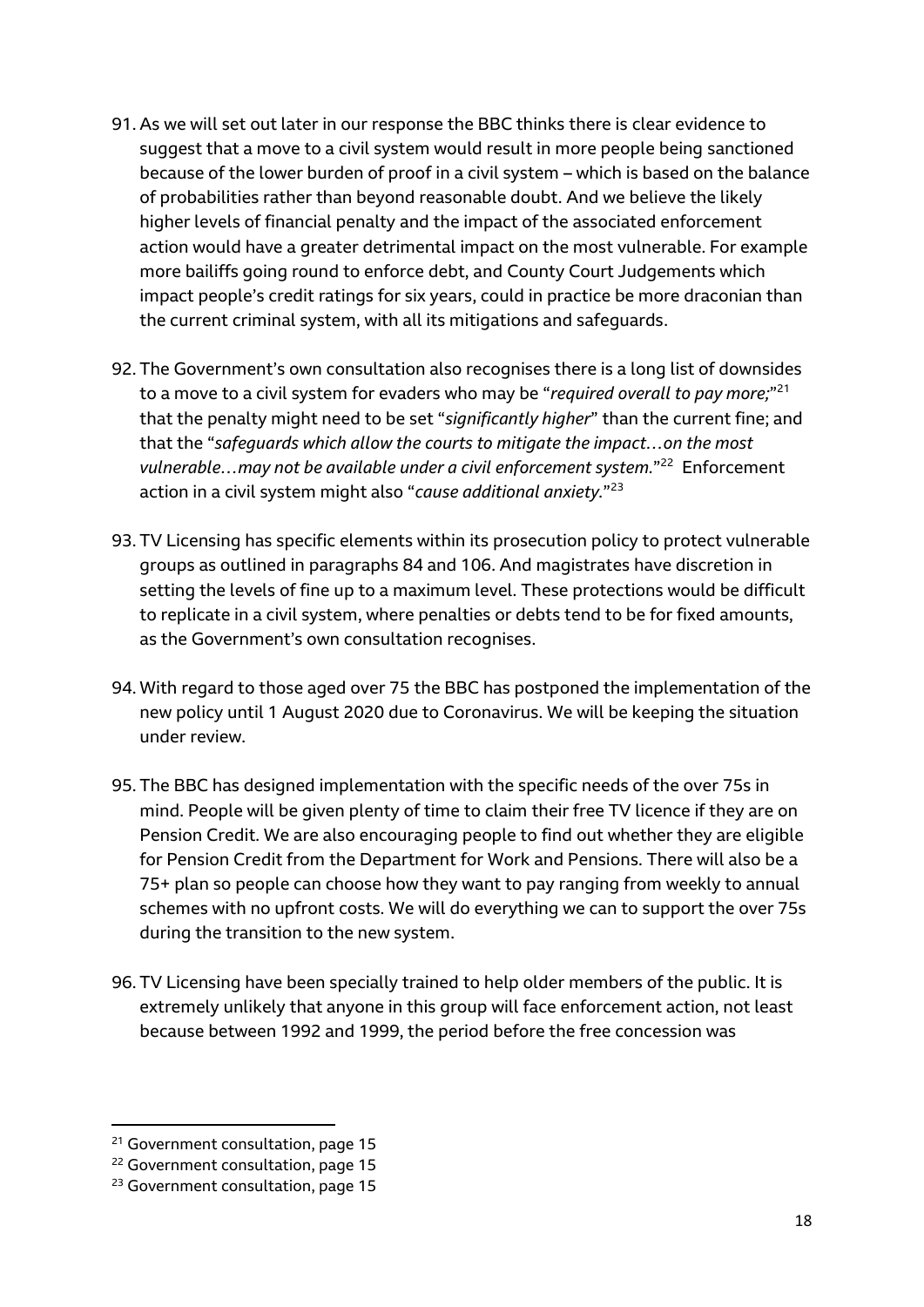introduced in 2000, no one of that age was prosecuted $^{24}$ . The Harris research also shows that over 75s are the most likely age group to be law abiding and consequently the least likely to face any enforcement action. And in any event TV Licensing's prosecution policy as set out at para 84 means the public interest test must be met which means that people's vulnerability and individual circumstances have to be taken in to account. The civil system would not offer such protections as it is based on debt enforcement or a flat rate penalty.

- 97. A common criticism levelled at the current system is that it unfairly targets women. It is true that more women are prosecuted than men. However the Perry review found that there was *"no basis to conclude that TV Licensing intentionally targets women, or that its practices are directly or indirectly discriminatory.*" 25
- 98. Since the Perry review TV Licensing has undertaken and published further research to understand better this gender disparity $^{26}$ . This found strong evidence demonstrating that the majority of factors are circumstances outside TV Licensing control such as the make-up of households (there are more female only than male only households). Nevertheless TV Licensing has taken proactive steps to tackle this issue, including:
	- Not charging for individual rooms within women's shelters;
	- Making more explicit the factors taken into account when applying the public interest test in consideration of a prosecution, safeguarding those who are most vulnerable;
	- launching a helpline for debt charities allowing staff to speak to TV Licensing to assist the organisation's clients in becoming licensed.
- 99. The BBC also worked on a pilot project, under the auspices of Sussex Police, for TV Licensing officers to hand out information leaflets, with contact details of local female focused support organisations, to those mentioning financial problems. The pilot has been successful and the Ministry of Justice Female Offenders Team, which leads the strategic response to non-police prosecutions of women, is keen to roll out the Sussex scheme more widely, working with Police and Crime Commissioners across the country. We are discussing with the Ministry of Justice how best to progress this initiative.
- 100. Beyond the approach to prosecution, the system also has a number of in built safeguards for those on low incomes. The Perry review notes that the evidence taken by the review did not support any suggestion that the enforcement regime has an

<sup>&</sup>lt;sup>24</sup> PQ answered on 1 July 2019 "The Ministry of Justice has reviewed prosecution data between 1992 and 1999 for TV licence fee evasion, prior to the introduction of the concession, and established that there were no prosecutions of defendants over the age of 75 during this period." <sup>25</sup> Perry Review, page 31

<sup>&</sup>lt;sup>26</sup> TV Licensing, Gender disparity report, December 2017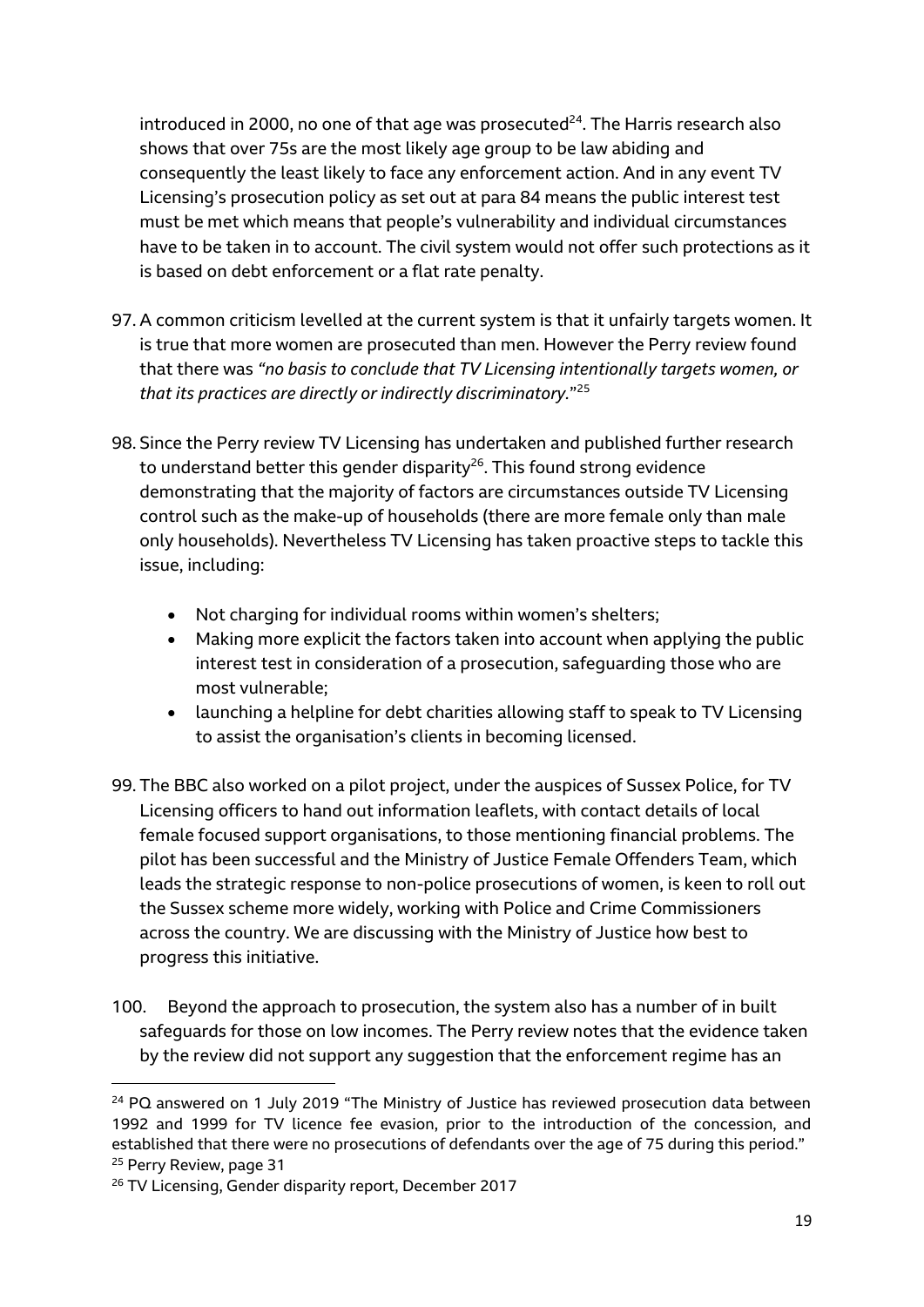unfair impact on those on low incomes<sup>27</sup>. However, as the Government's consultation recognises, such safeguards might be lost under a new system $^{28}$ .

- 101. TV Licensing knows some people struggle to pay and offers a range of payment methods including weekly instalments. It encourages people to get in contact, so they can be helped to stay licensed.
- 102. In 2018/19 the vast majority (76%) paid via direct debit with a further 11% by credit or debit card. Of the remainder, 6.6% paid via payment cards which allow for small, regular and convenient instalments and around 3.2% via PayPoint which provides a physical instore option for those that want this, or can't get online<sup>29</sup>.
- 103. Following recommendations in the Perry review, the BBC conducted a trial of the Simple Payment Plan (SPP) to support those who find it most difficult to pay. Regulations have been laid that will make this permanently available from 1 April 2020.
- 104. The SPP spreads the licence fee in instalments evenly over the life of the licence and allows any missed payments to be spread over all the remaining instalments in the plan (instead of asking for missed payments to be paid all in one go at the next instalment). In the trial 72% of the applicants for the scheme were women.
- 105. TV Licensing also recently introduced new measures that give people more time to meet any missed payments before enforcement action is taken, and last year worked with more than 350 charities and organisations across the UK to provide payment advice. We have set up a helpline for organisations directly so TV Licensing can assist them with queries.
- 106. In terms of TV Licensing staff and the court system it is worth emphasising the inbuilt operational safeguards for vulnerable customers – some of which may be lost under a civil system:
	- All TV Licensing officers receive vulnerable persons training so understand how to recognise and manage vulnerable customers;
	- They are obliged to have regard to the relevant Police and Criminal Evidence Act Codes of Practice, which provide individuals with safeguards, and they do not interview anyone who appears not to understand the questions put to them or the consequences of the answers given;

<sup>&</sup>lt;sup>27</sup> Perry Review, page 38

<sup>&</sup>lt;sup>28</sup> Government consultation, page 15

<sup>29</sup> <https://www.tvlicensing.co.uk/about/our-performance-AB6>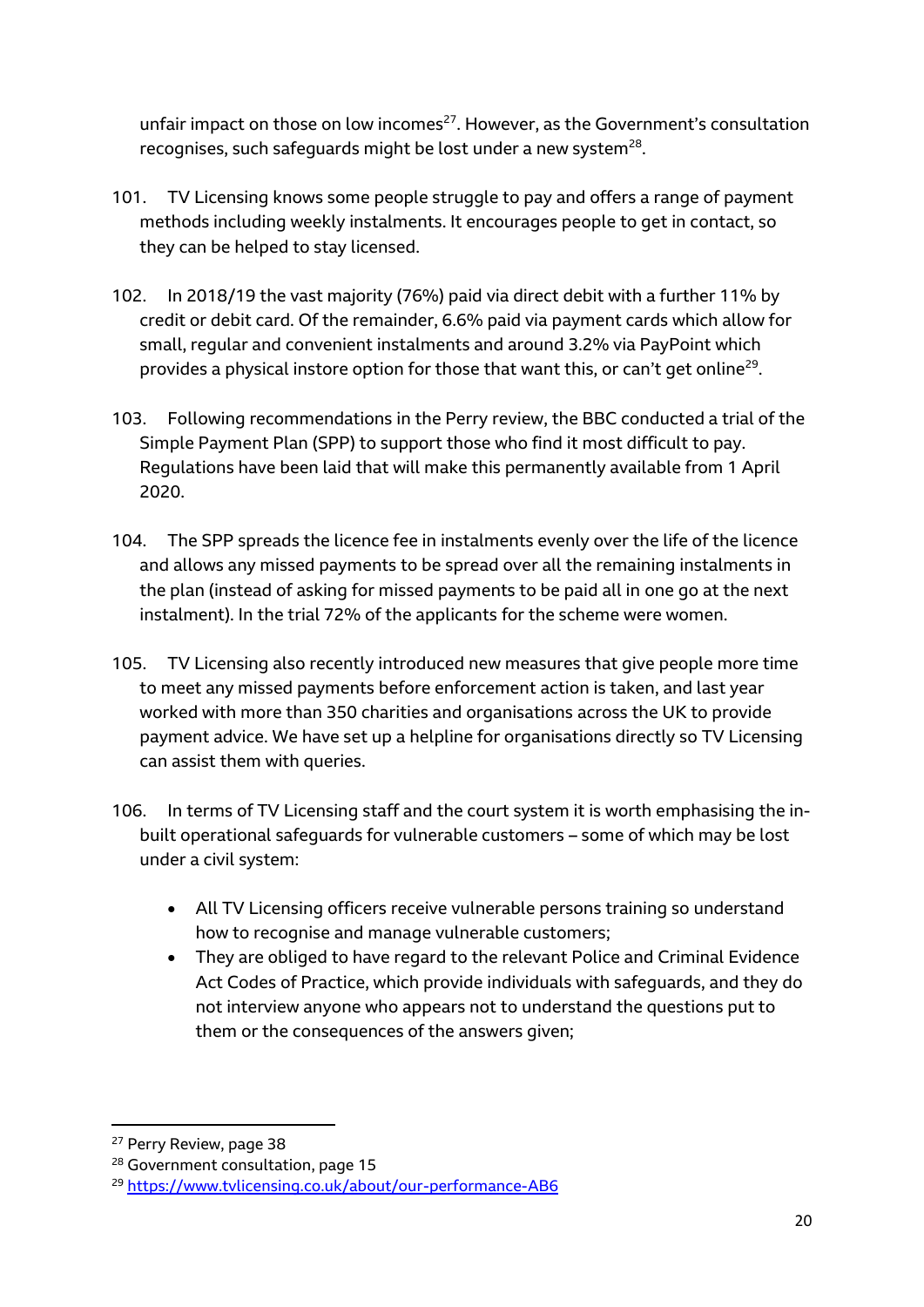- Officers ask at the door if there are any personal circumstances the interviewee would like TV Licensing to be aware of and record any information they provide;
- The officer hands over the Prosecution Code<sup>30</sup> at the conclusion of the interview and if personal circumstances are mentioned they refer the interviewee to the section of the Code which requests the provision of evidence;
- This assessment is continuous through the life of the case right up to court. If a matter is set for hearing the court presenter is able to assess any information received, and is able to discuss any identified condition with any carer present and with the court;
- Finally the court is the ultimate arbitrator and may feedback directly to the court presenter if there is strong feeling someone is particularly vulnerable and may also reflect any mitigating circumstances in sentencing, which can take in to account the defendant's financial situation.
- 107. Overall, therefore, a combination of the criminal burden of proof and public interest test, the actions and obligations the BBC places on TV Licensing's officers, the operation of the magistrates' courts, and the discretion over the nature of sanctions in the magistrates' courts all lead to a system which is proportionate and fair to those people who evade and are prosecuted.

# Financial impact

108. The Perry review found the licence fee collection system to be efficient<sup>31</sup>.

- 109. The deterrent effect and focus on compliance rather than enforcement means the system has maintained a universal funding model. Compliance is high and collection costs are low.
- 110. At present evasion is around 6.6% and total collection costs last year were £103 million<sup>32</sup>. Only 2.6% of licence fee revenue is spent on administration or enforcement of the licence fee. This has significantly reduced since the Home Office were responsible for enforcement when the figure was around  $6\%^{33}$ . TV Licensing contracts Capita<sup>34</sup> to run the system. Capita is on track to deliver £220 million of savings by 2020, which further demonstrates the cost effectiveness of the current system.

<sup>30</sup> <https://www.tvlicensing.co.uk/visit>

<sup>&</sup>lt;sup>31</sup> Perry Review, page 34

<sup>32</sup> BBC annual report and accounts, 2019

<sup>&</sup>lt;sup>33</sup> Perry Review, page 26

<sup>&</sup>lt;sup>34</sup> Collection of the licence fee is overseen by the BBC's Licence Fee Unit operating under the name "TV Licensing". TV Licensing also includes some third party contractors including Capita who operate on behalf, and under the supervision, of the BBC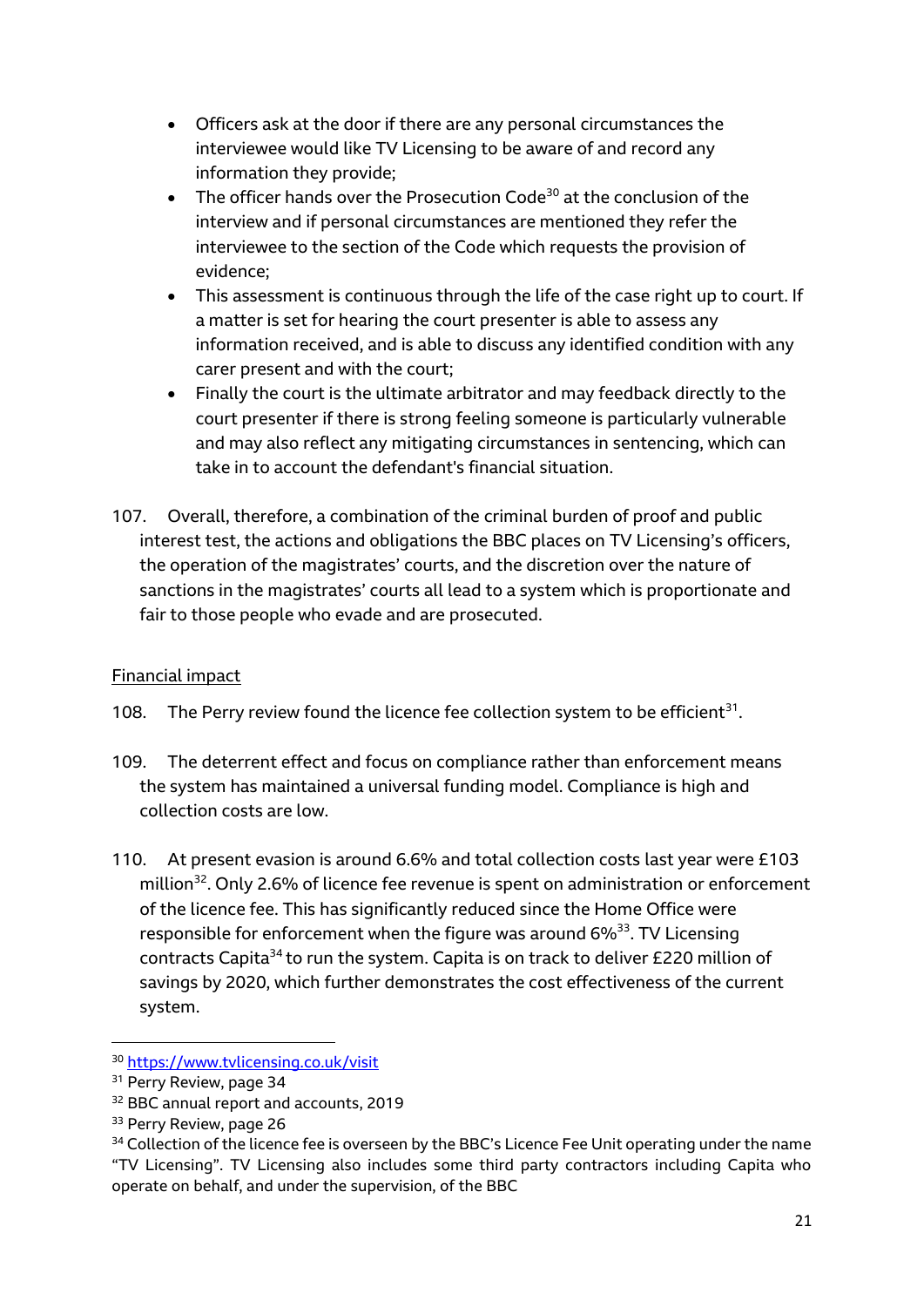111. The current evasion rate is around 6.6% compared with EU average of over 10% and others where the rate is higher – for example in Ireland where evasion stands at 14%. 35

| Country    | <b>Estimated evasion</b> | <b>Comments</b>                             |
|------------|--------------------------|---------------------------------------------|
| UK overall | 6.6%                     | Criminal system with fines decided by       |
|            |                          | magistrates' courts. Evasion stood at       |
|            |                          | around 13% in 1991 when the Home            |
|            |                          | Office was responsible for collection       |
| Ireland    | 14.1%                    | Criminal system but with collection         |
|            |                          | contracted to the Irish postal service      |
| Italy      | 7.2%                     | A recent reform to the Italian system was   |
|            |                          | to collect the licence fee automatically    |
|            |                          | via electricity bills. Before that, evasion |
|            |                          | was roughly double the current level        |
| Scotland   | 11%36                    | Criminal system with most cases settled     |
|            |                          | out of court with a fine of around £75      |
| EU average | 10.8%                    | Mixture of licence fees and                 |
|            |                          | household/personal levies; underpinned      |
|            |                          | by civil or criminal systems                |

- 112. The current system takes up a small proportion of court time, with very few actual hearings – there were only around 3,000 open hearings in 2018/19. As the Perry review said in 2015 "*it appears that the cases account for only a minute fraction of court time (0.3% on the figures available)." <sup>37</sup>* Since then the new Single Justice Procedure means that the processing of these offences is even more efficient. The Government estimates each case takes an average of two minutes to complete and that the majority of cases are listed and completed on the same day $^{38}$ .
- 113. As John Bache, National Chair of the Magistrate's Association said recently, "*removing TV licence cases from the courts would make a minimal difference. It is less than 1% of the time spent. So really it would be an insignificant difference. We would hardly notice it*." 39
- 114. And any fines from the current system go to the Government, not the BBC. It is only TV Licensing's costs that are recovered through the current system. The

<sup>&</sup>lt;sup>35</sup> European Broadcasting Union data

<sup>&</sup>lt;sup>36</sup> Measuring evasion for any area smaller than the UK relies on assumptions so should be treated with caution as the evasion model uses a range of inputs to calculate evasion and some key inputs (such as the rate of television penetration) are not available below a UK level

<sup>&</sup>lt;sup>37</sup> Perry review, page 10

<sup>38</sup> Government consultation, page 22

<sup>39</sup> BBC News Channel interview, 5 February 2020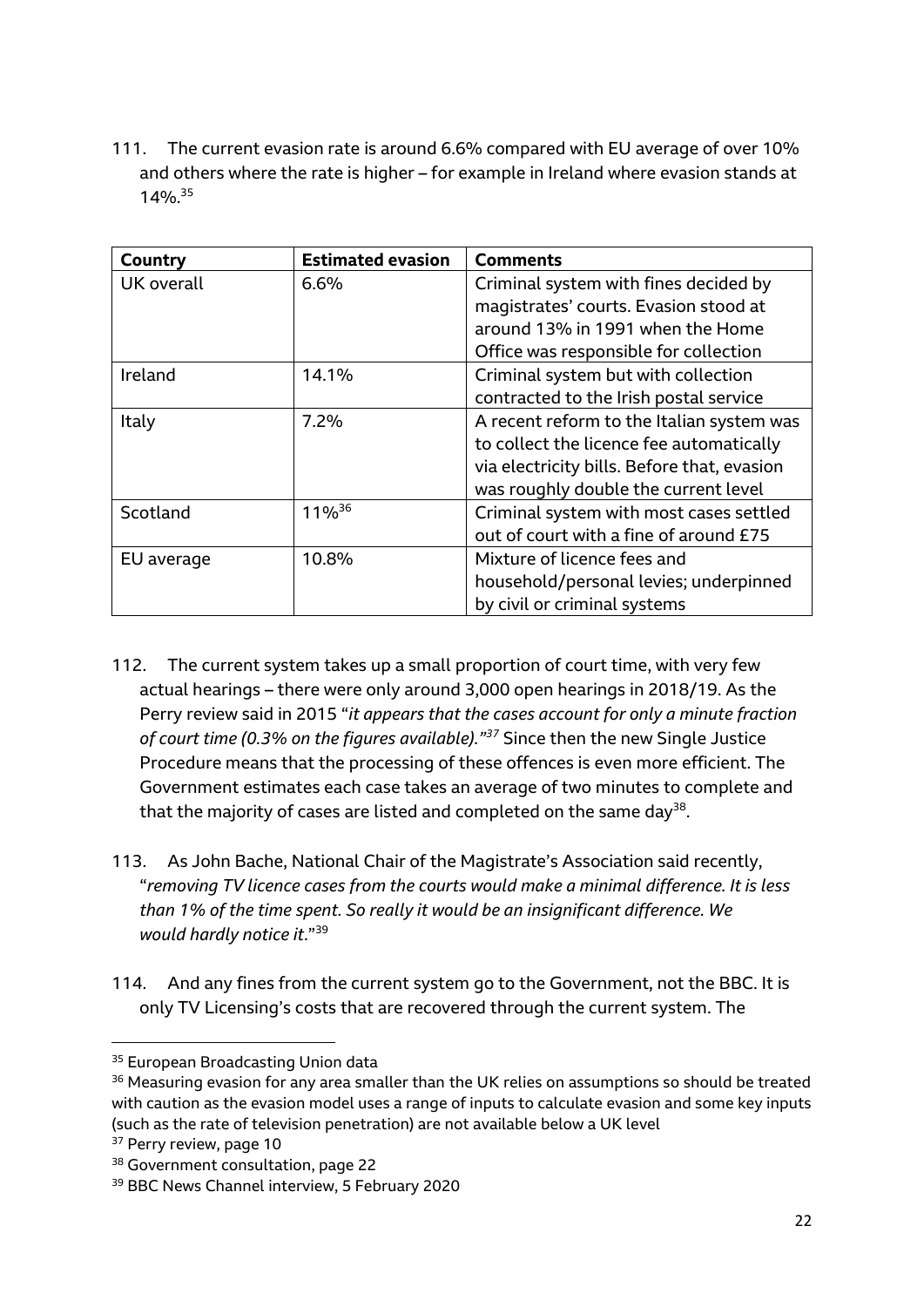Government's own consultation says no court costs will be saved by their proposals and the BBC believes it would be helpful for Government to set out the full costs to the taxpayer of any new system.

# Feasibility

- 115. The current system still requires investment and resource to operate successfully. In 2018/19 licence fee collection costs were £103 million. There are over 25 million licensable households in the UK. Collecting licence fees from paying households and undertaking compliance and enforcement action for those that do not pay is a significant operation.
- 116. TV Licensing has significant experience in running and operating the current regime contracting primarily with Capita and has made significant changes to the system over the years. The number of complaints has fallen over the past five years by around one third. Complaints are only 0.05% of the number of licences in force – around 12,000 out of 25 million households. A review by the National Audit Office in 2017 found that "*the operational performance of TV Licensing has improved in most areas through using more efficient, cost-effective customer services*."<sup>40</sup>

#### Conclusion

1

117. The current system works. It is fair, proportionate and provides value for money. It provides an effective deterrent to support a universal licence fee model that is fair to those people who pay as well as those who don't.

<sup>40</sup> National Audit Office, BBC TV licence collection, February 2017, page 8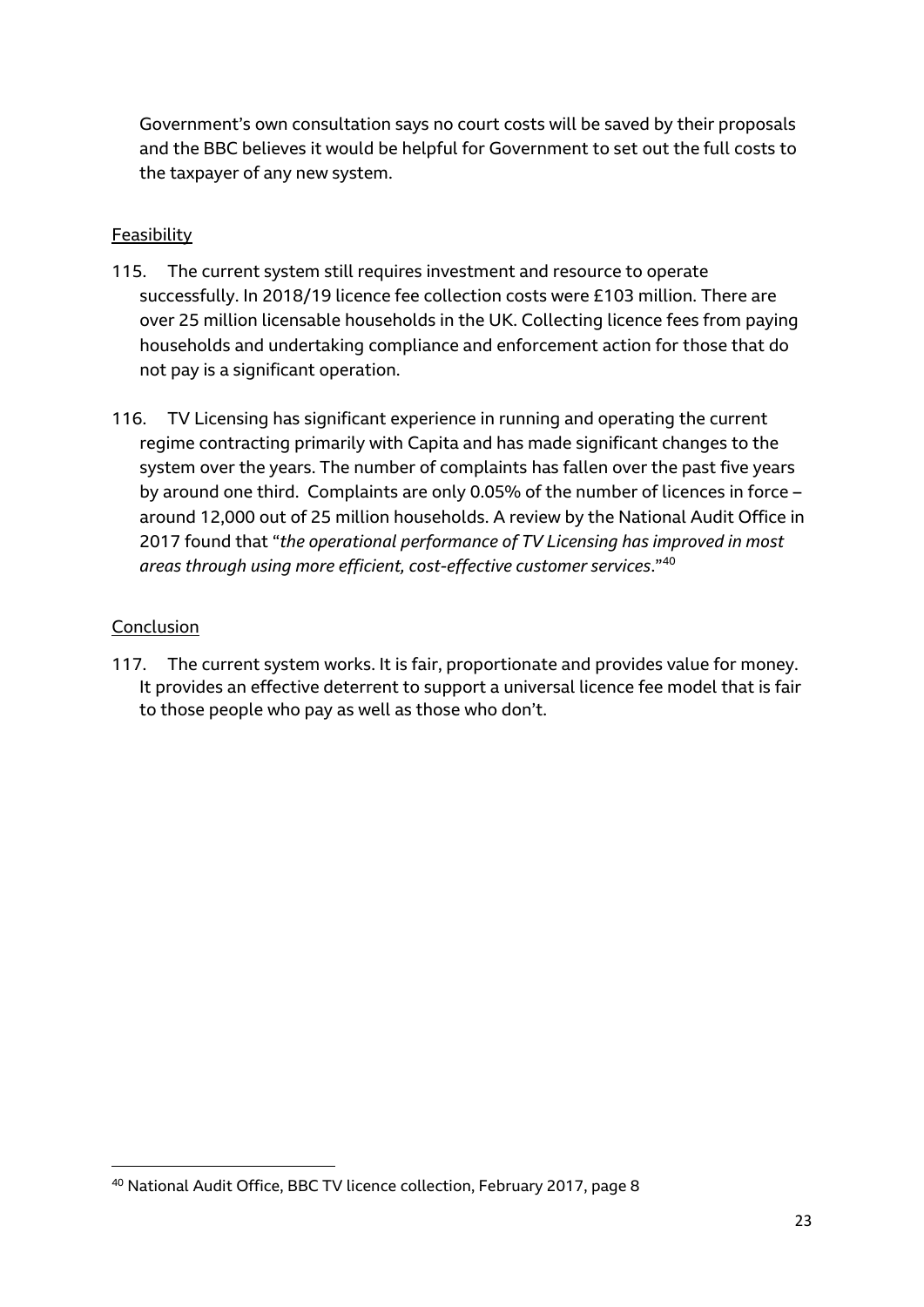#### **SECTION 4 - CIVIL OPTIONS**

- 118. The Government's consultation outlines, at a very high-level, two alternative civil systems. It is very difficult to assess their impact properly given the lack of detail in the consultation paper. Nevertheless, on the basis of our understanding of the alternatives, it is not clear to us what benefits they are thought to offer and whether the impacts have been fully considered.
- 119. Indeed, as we set out below, the Perry review considered in detail a move to alternative civil enforcement regimes, and on the basis of the evidence the review concluded that both a civil penalty and civil debt based system were "*not viable mechanism[s] for the efficient and fair disposal of TV licence evasion cases.*" 41
- 120. The Government consultation and the Perry review rightly identify the problems in civil systems that would lead to worse outcomes for everyone. The Government has not presented any new evidence to suggest that would not be the case.
- 121. As the Government's own consultation recognises there is a long list of downsides to a move to a civil system: for evaders they may be "*required overall to pay more;*" <sup>42</sup> that the penalty might need to be set "*significantly higher*" than the current fine; that the "*safeguards which allow the courts to mitigate the impact…on the*  most vulnerable...may not be available under a civil enforcement system;"<sup>43</sup> that enforcement action in a civil system might "cause additional anxiety;"<sup>44</sup> that there would be "*significant set up and operational costs*" <sup>45</sup> for the BBC; that "*ongoing costs on enforcement could be higher;*" <sup>46</sup> and the collection of civil debts could be "*both expensive and difficult to achieve*".<sup>47</sup>
- 122. Independent behavioural research commissioned by the BBC suggests that under any civil system evasion will increase to around 10%, while the operational costs of any new system are significantly higher. In total we estimate a civil system would initially cost the BBC around £300 million.
- 123. The costs to the BBC would therefore amount to more than £1 billion over the remainder of the Charter period from 2022 to 2027. This would inevitably require significant cuts to BBC programmes and services. It would also reduce substantially the BBC's investment in the UK's creative economy just at the time it is most needed across the UK.

<sup>41</sup> Perry Review, pages 70 and 75

<sup>42</sup> Government consultation, page 15

<sup>43</sup> Government consultation, page 15

<sup>44</sup> Government consultation, page 15

<sup>45</sup> Government consultation, page 14

<sup>46</sup> Government consultation, page 14

<sup>47</sup> Government consultation, page 14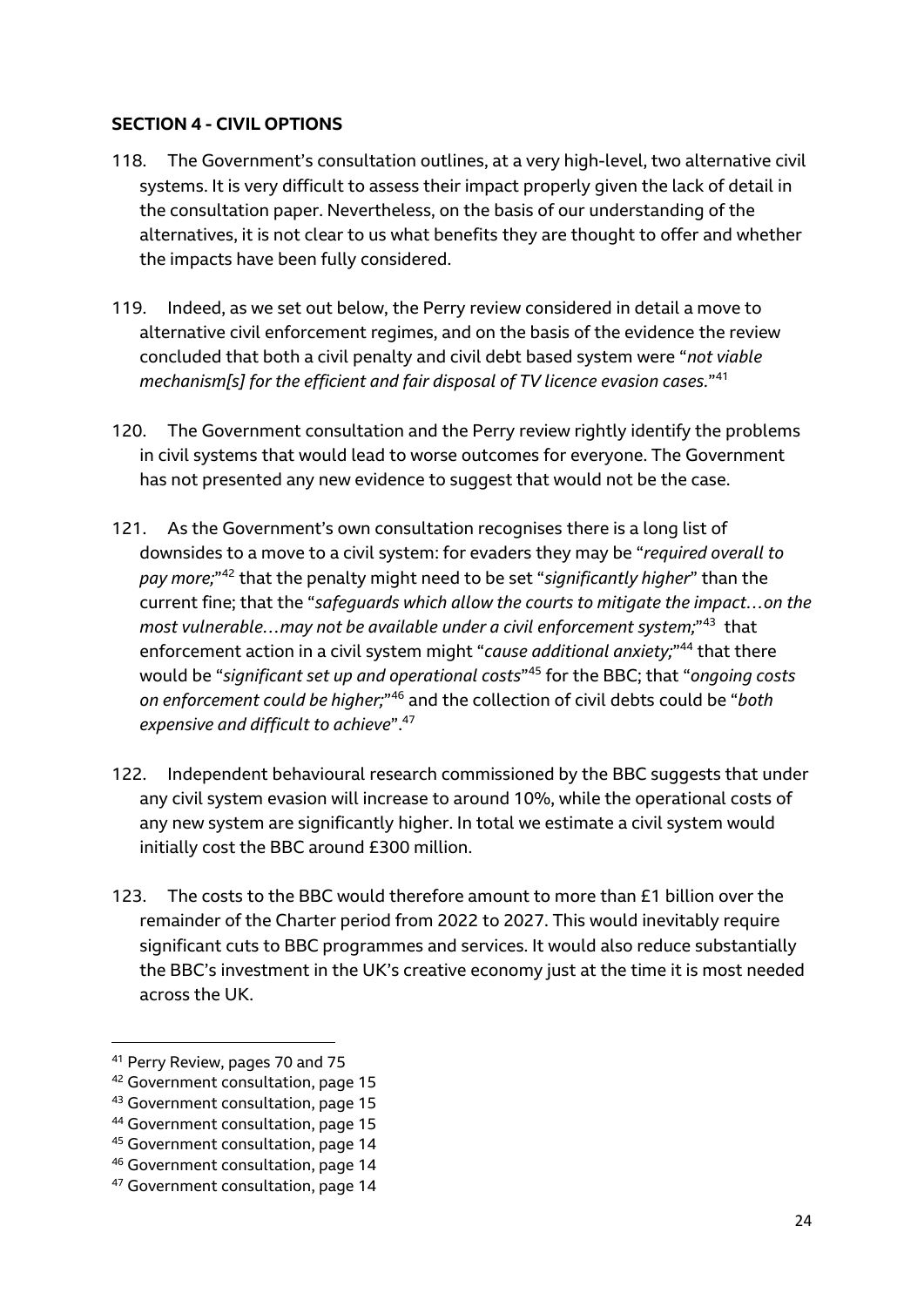- 124. Any move away from the current criminal model would require primary and secondary legislation. The extent of the change required would depend on the precise system chosen. Some potential systems would require extensive change and possibly involve the introduction of novel concepts in law.
- 125. Furthermore, as we set out in this section any change to the current system would require significant operational and logistical changes for the BBC, TV Licensing, and the court system, and potentially involve creating a new independent adjudicator for any civil penalty scheme.
- 126. These changes would be significant and take several years. And any new system would need to work across the different legal jurisdictions of the UK, and in the Crown Dependencies.
- 127. For the BBC, at a high-level, the changes would be likely to involve:
	- TV Licensing's purpose changing from being an organisation that supports and encourages payment to one that is more enforcement driven which could have serious implications for the BBC's relationship with the public;
	- An increase in collection and enforcement staff numbers as well as programme management costs;
	- Complex integration of new technology and an increase in on-going technology support costs;
	- The possibility of significant and material contractual changes with TV Licensing's suppliers;
	- A complete revision of all customer communication materials;
	- Decommissioning existing interfaces supporting the criminal enforcement scheme and creating new interfaces to support civil enforcement; and
	- An element of dual running costs during any transition as the criminal process would phase out and a new de-criminalised process would phase in.
- 128. The Government will also want to consider the impact on the general taxpayer, which was estimated by Perry at around £28 million net as a result of lost court fines and charges<sup>48</sup>. The current system is not a moneymaking exercise for the BBC. Fines and justice revenues accrue to the Government, and in effect, provide a revenue stream for the Ministry of Justice to run the courts. The improvements to the justice procedures of late mean that TV Licensing cases take up a very small proportion of court time. As the Government recognises, there would be no cashable savings from taking TV licences out of the magistrates' courts. The Government needs to set out the costs and implications for the civil courts of any changes to the system.

<sup>48</sup> Perry Review, page 86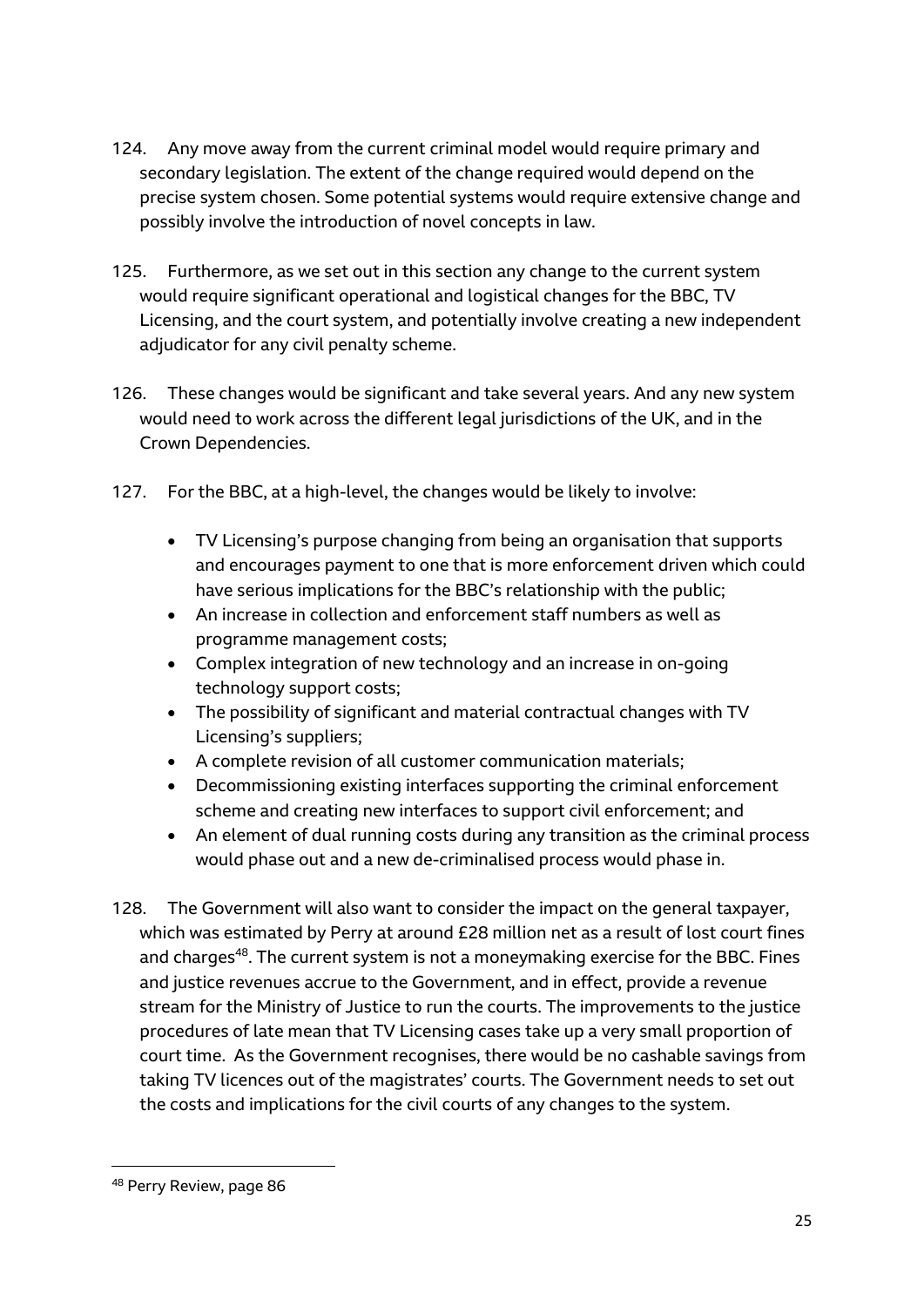- 129. Therefore the Government may wish to satisfy itself that the full costs both transitional and steady state - to the public, the BBC and the courts are justified by the potential outcomes from any new system.
- 130. We now look at each of the Government's proposed alternative civil options against the key criteria.

#### **Civil Penalty Model**

- 131. Like the Perry review, the BBC believes there are significant questions about whether a civil penalty model is appropriate for TV licence evasion.
- 132. The Government highlights the prospect of using Penalty Charge Notices (PCNs), currently operating for some parking violations, breaking some traffic rules, and not paying for use of toll roads. The way that these penalties typically work is that a local authority enforcement officer seeing a violation (either in person or by virtue of a road traffic enforcement camera) issues a penalty charge notice to the registered keeper of the vehicle, who is assumed to be liable unless he can show that someone else was responsible for the vehicle at the time of the violation<sup>49</sup>. The amount of the charge varies but, except for London, they are typically less than £100 with a 50% discount for payment within 14 days, bringing the matter to an end.
- 133. If the motorist wishes to challenge the notice, they may make representations to the local authority issuing the ticket. The authority may accept those representations and cancel the ticket or decline to do so. If it declines to cancel the ticket, the motorist then has 28 days to choose to pay or to make a formal appeal to a parking adjudicator. Parking adjudicators were specially created for the purpose by the legislation that decriminalised parking offences.<sup>50</sup> If the motorist loses the appeal, or simply ignores the penalty charge notice, and does not pay within 28 days, they will be issued with a notice of the full amount of the charge. If that is not paid the local authority may apply to the County Court for enforcement as if the penalty charge were a civil debt.
- 134. These kind of civil penalty systems, therefore, have been carefully designed over 25 years for such offences and have a clear evidential test and trigger point for a penalty, such as a photograph of a number plate. In addition all vehicles must, by law, have a registered named keeper and address. The level of the penalty itself is designed to provide a deterrent against breaking the rules – but be affordable to those who do break them. The penalties are typically graded to incentivise compliance with the penalty reduced if paid within a certain number of days (and sometimes increased if not paid within a defined period).

<sup>&</sup>lt;sup>49</sup> Camera enforcement can also be automatically carried out by computer generated penalty charge notices.

<sup>50</sup> Traffic Management Act 2004, s81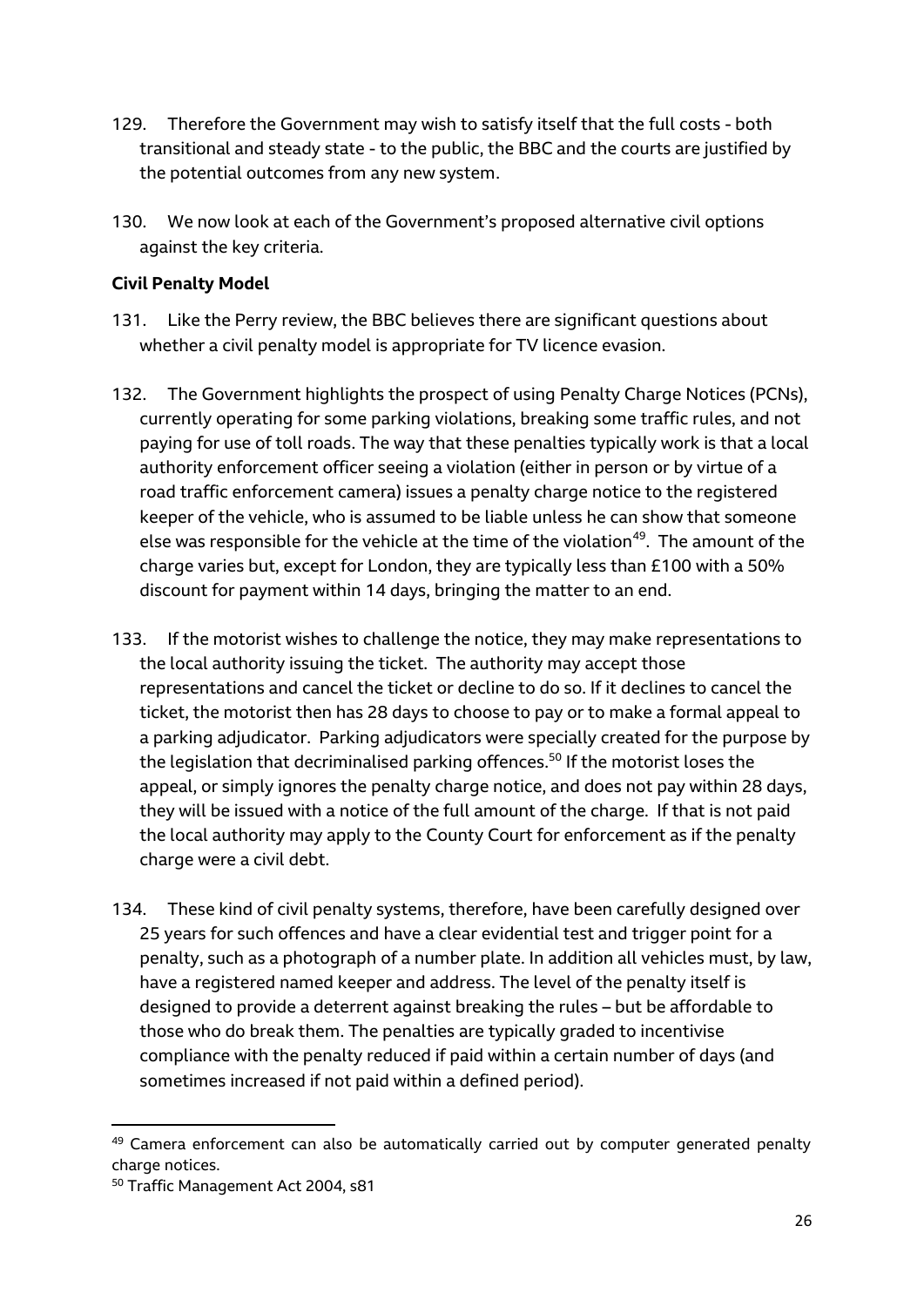- 135. Whilst the level of payment of civil parking penalties is such that their issue is often criticised as a money-making exercise by local authorities <sup>51</sup>, there is no certainty that such a position could be replicated were TV licences to be enforced by civil penalty notice. National statistics on the number of penalty charge notices issued are not easy to obtain, but in London alone in the financial year 2018-19 local authorities issued over 3.8m in respect of parking and a further 2.1m in respect of bus lane and moving traffic violations. $52$  Less than 1% of the notices are formally appealed, with a success rate of just over 0.5%. $^{53}$  Up-to-date data is not available on the number of informal representations that were accepted by local authorities before moving to the formal appeals stage, though the RAC estimated in 2012 that about 6% are written off at this stage.<sup>54</sup>
- 136. It is, however, reasonably easy to detect parking and other road traffic violations and then issue a penalty charge notice. First, the fact of the violation, including time and date, is normally obvious: a car will be photographed by an enforcement camera or physically observed by an enforcement officer. That physical evidence will provide the vehicle registration number. Secondly, there is a national database of registered keepers of vehicles. It is a simple matter for the local authority to interrogate the database and issue a penalty charge notice to the registered keeper, who is deemed to be responsible for the violation unless they can prove that someone else was responsible for the vehicle at the time.
- 137. Contrast that with the situation in respect of TV licences, where the only evidence of viewing broadcast TV is a personal visit to a household to establish whether licensable content is viewed without a licence and then only the interviewee could be penalised with no certainty about who is responsible beyond the observation. There is no national register of names and addresses or of televisions or other devices that can be used to watch television programmes; and nor realistically could there be.
- 138. All this means that it is very difficult to do a straight read-across from the parking and road traffic model. There would be far less certainty of detection and sanction. That means in turn that it would be highly likely that the level of compliance would be lower – perhaps much lower – than with traffic tickets and with the current criminal system of enforcement.

<sup>51</sup> See, for example, [https://www.telegraph.co.uk/news/2019/11/16/councils-made-almost-half](https://www.telegraph.co.uk/news/2019/11/16/councils-made-almost-half-billion-parking-fines-rac-finds/)[billion-parking-fines-rac-finds/.](https://www.telegraph.co.uk/news/2019/11/16/councils-made-almost-half-billion-parking-fines-rac-finds/)

[https://www.londoncouncils.gov.uk/services/parking-services/parking-and-traffic/parking](https://www.londoncouncils.gov.uk/services/parking-services/parking-and-traffic/parking-information-professionals/information)[information-professionals/information](https://www.londoncouncils.gov.uk/services/parking-services/parking-and-traffic/parking-information-professionals/information) <sup>53</sup> Ibid

<sup>54</sup>[https://www.racfoundation.org/assets/rac\\_foundation/content/downloadables/facts\\_on\\_parki](https://www.racfoundation.org/assets/rac_foundation/content/downloadables/facts_on_parking.pdf) [ng.pdf](https://www.racfoundation.org/assets/rac_foundation/content/downloadables/facts_on_parking.pdf)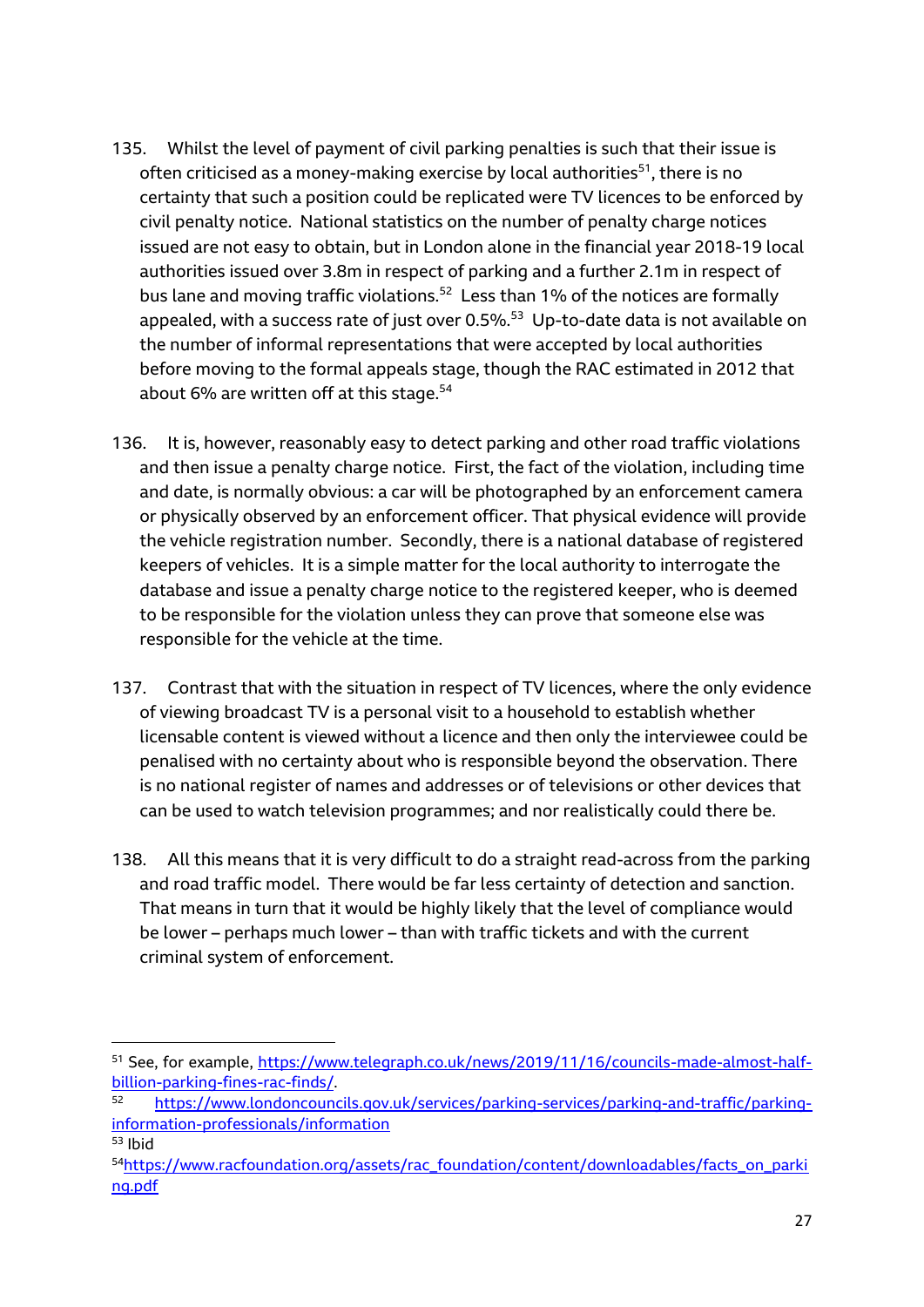- 139. Indeed the Perry review found that a civil penalty system was "*not a viable mechanism for the efficient and fair disposal of TV licence evasion cases*."<sup>55</sup>
- 140. In summary, we do not see how such a model can be directly transferred into the legal and operational framework for the TV Licence.
- 141. We also have some specific concerns against the key criteria.

# Fairness

- 142. The Perry review looked in detail at the civil penalty model and found that any civil penalty system would need to be set at a high financial amount or there would be a large loss of BBC revenue as there would be a lower deterrent than provided by the criminal system. Based on the Harris research, even with a civil penalty of £1,000 – around 6 times greater than the average fine under the current system - evasion would rise by 1.5% points.
- 143. There is a real question of fairness, in our view, as to whether a fixed penalty of this magnitude is a proportionate response to the offence or whether it could even be collected, so we also think this would have significant costs.
- 144. It is likely that a civil penalty system would hit the poorest hardest as there is no discretion built into the system. Unlike in the magistrates' courts, where the court decides on the level of the fine, there is no discretion to vary the size of the fixed penalty. It is just that, fixed. The only discretion is to establish how the penalty should be paid. The Government's own consultation identifies this lack of discretion and potentially higher financial penalty as a downside of any move away from the current system. The evidence clearly supports these concerns.
- 145. The Government would also need to decide how the system would handle people who made a false statement or presented false evidence. Under some civil routes, this is a criminal offence. It is therefore possible that an element of criminality would remain in this system just as there is under the current system through the offence in the Communications Act.
- 146. There is no evidence that such a system would meet any of the Government's concerns around low-income groups, over 75s and women.

# Financial impact

1

147. We estimate a civil penalty model would initially cost the BBC around £290 million and then annual costs of over £200 million. This takes into account an

<sup>55</sup> Perry Review, page 70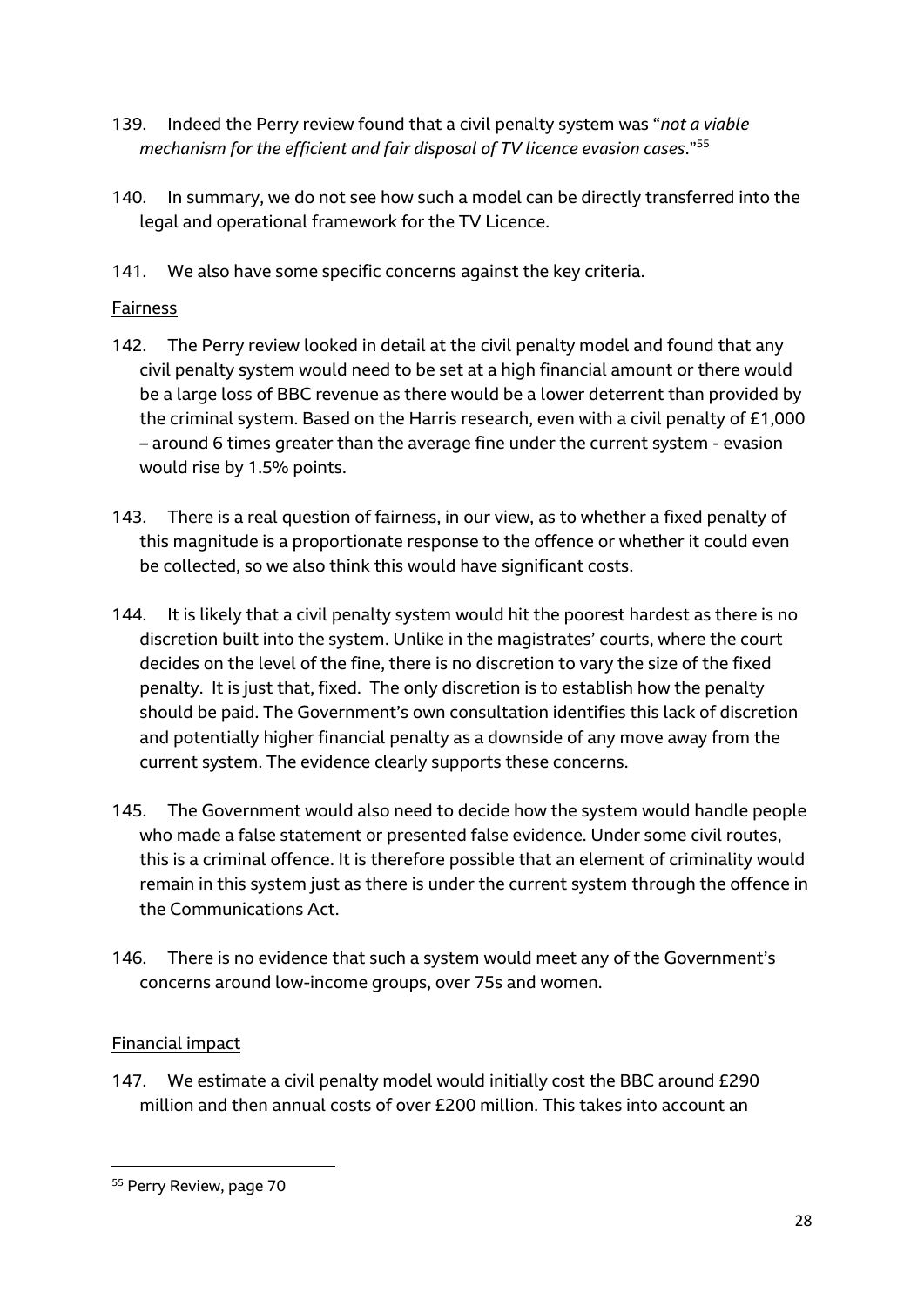increase to evasion, implementation and transition costs of a new system, and ongoing extra operational costs from running it.

- 148. In terms of evasion, the independent Harris research commissioned by the BBC looked at the likely impact on people's behaviour as a result of changing to a civil penalty system. In short, many more people would be likely to evade payment and more people would also delay making payments as the consequences of doing so would be seen to be less of a deterrent.
- 149. Specifically, if a civil penalty were set at £80 which is in the region of the penalty system applied for parking and other motoring violations – the Harris research estimates evasion would rise to 10.1%, a 3.5% point increase. A further 2.5% would choose to delay their payments that would impact on BBC cashflow and our ability to pay suppliers on time. As each percentage point increase in evasion costs the BBC around £44 million, such an impact would amount to £154 million in lost licence fee revenue each year.
- 150. Over time we suspect there is an even higher risk of evasion than we have been able to quantify due to the signalling and nudge effect of the consultation and any future steps. Only 21% in the Harris research thought a small penalty would be an effective consequence so it seems likely that would influence behaviour over time.
- 151. There would also be very significant implementation and transition costs. These would include: new contractual arrangements; new or upgraded IT systems; correspondence and public materials; and a change in the way TV Licensing officers work and penalties issued. An appropriate adjudication system would need to be created, and the impact of extra cases on the County Court assessed.
- 152. We estimate transition and implementation costs of around £80 million.
- 153. There would also be a significant increase in ongoing operational costs money that would need to be spent on licence fee collection rather than programmes and services. We estimate that ongoing operational costs would increase by around £54 million each year.
- 154. Taken together, the increased costs and falls in licence fee revenue would amount to more than £1 billion over the remainder of the Charter period from 2022 to 2027, which would inevitably require significant cuts to services and damage the creative economy across the UK.

#### Feasibility

155. The BBC's analysis of how such a system might operate in the context of TV licence evasion shows that applying a civil penalty system would require a complete rewiring of the TV Licensing enforcement model. There is no doubt that a transition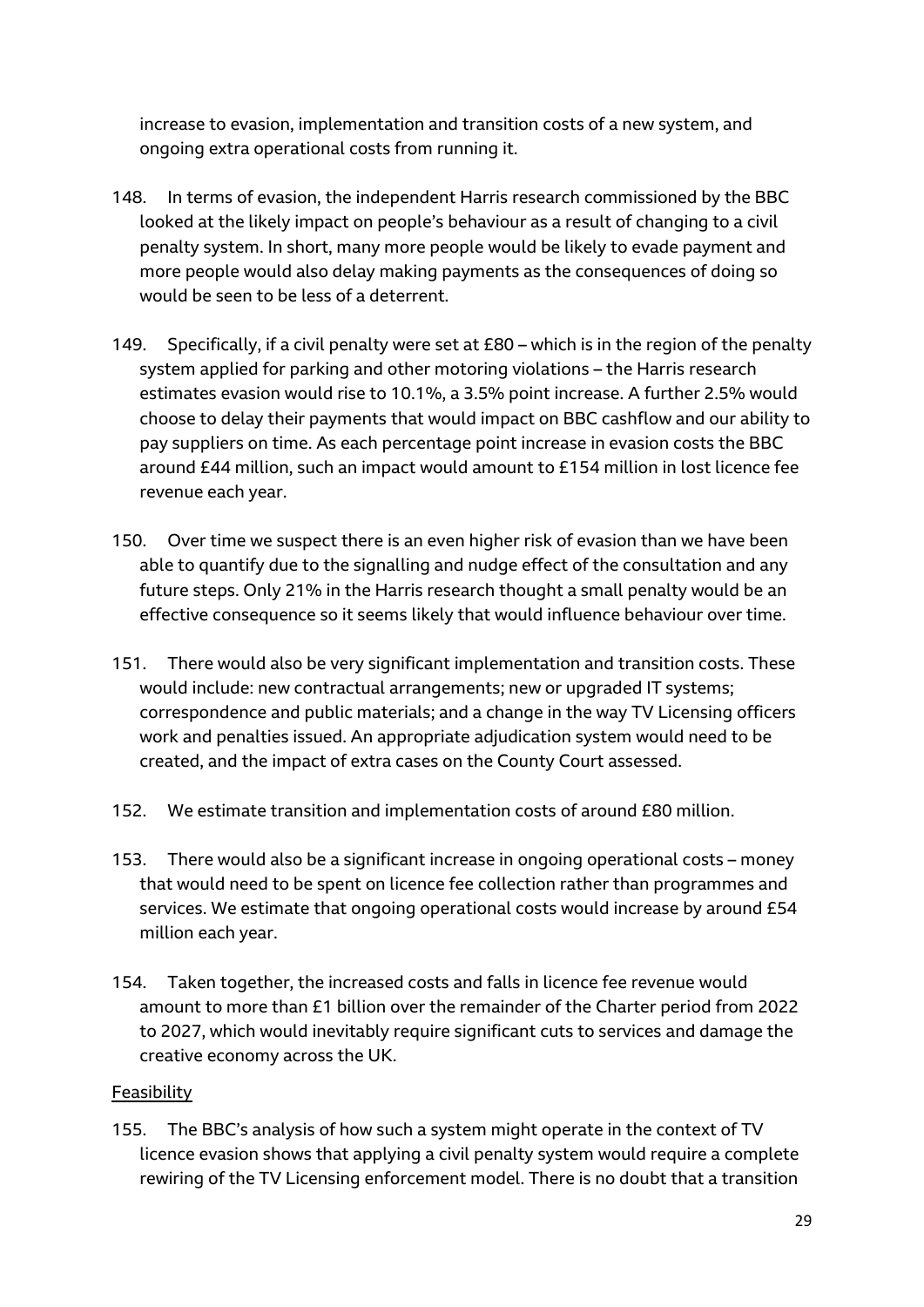of this size would take a long time – over two years - and involve significant costs as outlined above.

# Conclusion

156. It is not at all clear to us how moving to a civil penalty system would work in a TV licence context; and we do not see how it would do anything other than make things less fair, more expensive and have a significant impact on BBC revenues. It would mean a worse BBC for everyone.

# **Civil debt model**

- 157. The BBC believes the civil debt model is not a viable alternative and we have significant concerns about its effectiveness in practice. As with the civil penalty model the Perry review also concluded: "*it would not provide a viable mechanism for the efficient and fair disposal of TV licence evasion cases*."<sup>56</sup>
- 158. A civil debt system tends to be one where an individual has failed to meet their payments for a service or good and is ultimately taken to a County Court for pursuit of that debt.
- 159. Under the current TV licence system, there is no debt relationship between the licence payer and the BBC unless a licence has been purchased. The BBC can already sue for arrears<sup>57</sup> but this is not cost-effective: those who watch TV content that requires them to hold a licence without obtaining one commit an offence and are prosecuted for it. If the offence were removed and a civil debt model became the only method of enforcement, this would require a debt to be established or deemed in some way for the BBC to be able to sue for debt.
- 160. This would have to take two forms. It would remain the case that the group of people who had agreed to buy a licence but had then failed to make payment (either in whole or in part) might in principle be pursued for the unpaid amount.
- 161. More challenging would be the group who were watching television without a licence. There would be no basis of debt between them and the BBC. So, in order for the system to have any chance of working, there would need to be some form of debt created, in order that the viewer could be pursued for the licence fee. This would presumably mean creating some sort of implied contract or statutory obligation whereby anyone watching licensable content would be deemed to have entered into an agreement to pay the BBC the entire cost of the licence fee, which normally covers 12 months. That would be a novel concept in contract law and would require

<sup>56</sup> Perry Review, page 70

<sup>57</sup> Communications Act 2003, s.365(2).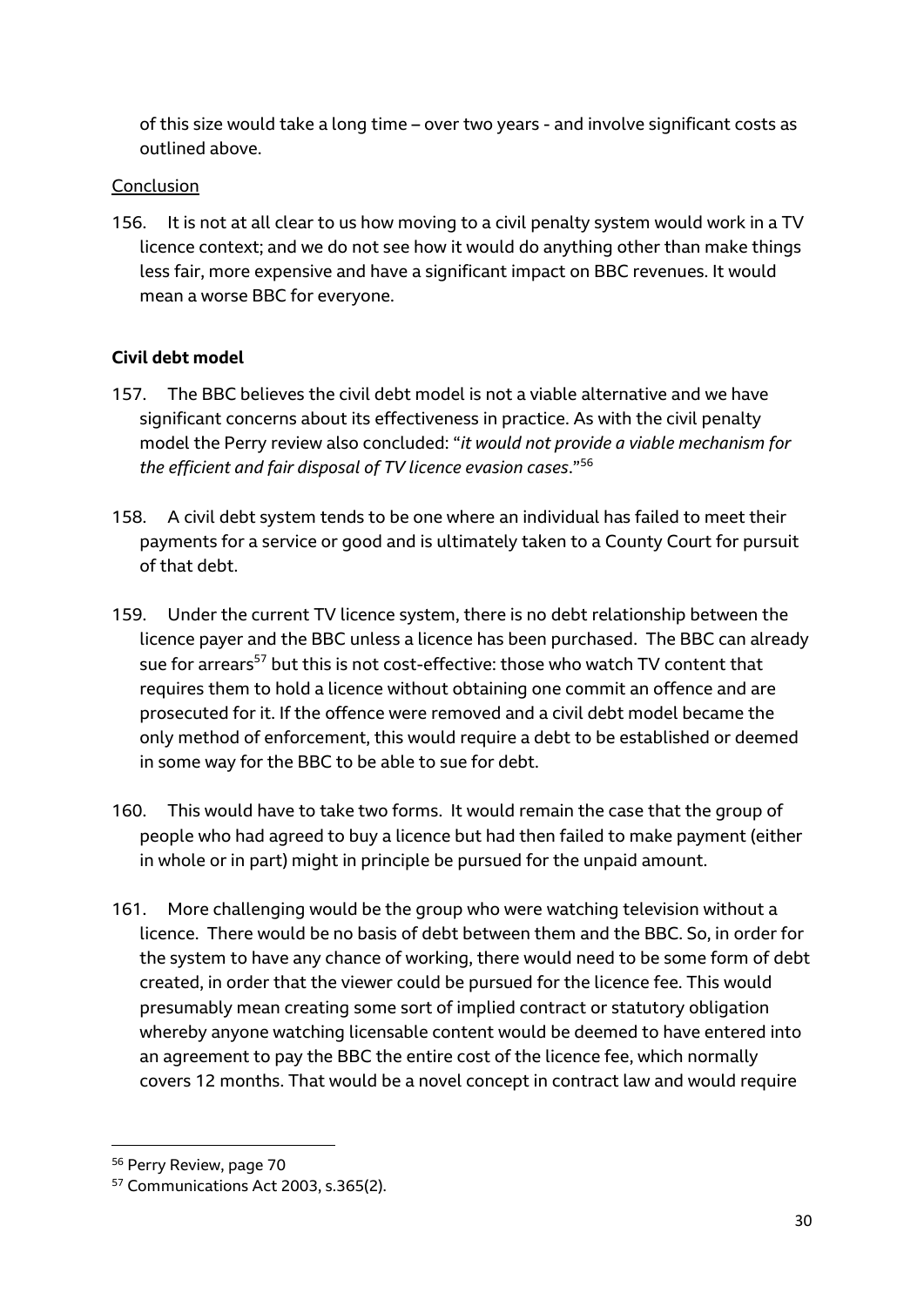careful working up and precise definition in primary legislation. If this were not feasible, we do not see how the system could be at all workable.

- 162. Establishing the 'start point' for that liability would be extremely challenging in practice. The BBC cannot just switch off TV – on Freeview/Freesat to do so would be technically difficult and very costly as we outlined previously to the Perry Review $^{58}$  and we cannot use pre-payment meters. That means the UK population can access TV services freely and openly, whenever they like and the BBC has no way of controlling that, or knowing when any unlicensed TV watching began.
- 163. An alternative of assuming a period of licensable activity, which would probably be inevitable, risks unfairness by setting a fixed level of debt rather than an actual one. As the Perry review concluded, enabling the BBC to recover lost revenue by charging for the periods when the evader was unlicensed would be "*either unworkable or unfair"*<sup>59</sup> .
- 164. Even if a system predicated on a deemed liability could be established, the levels of debt that would accrue from that would be quite small, and the enforcement costs to recover that debt would almost certainly outweigh any benefit. In order to work, the level of debt assumed would need to be greater than the normal cost of the licence, which stretches the assumed contract concept even further.
- 165. Therefore, we consider the civil debt proposal potentially fails to understand the nature of the current offence, the BBC's relationship with the public, and the feasibility of pursuing debt in this way.
- 166. We also have some specific concerns against the key criteria.

# Fairness

- 167. The Harris research suggests evasion would rise as people would think the failure to buy a licence less serious. In effect people could just wait to see if they were caught and the debt was pursued. The deterrent against evasion would be very limited and we have significant concerns this would give people a 'licence to evade'.
- 168. This would be fundamentally unfair to licence fee payers the vast majority, who pay to receive BBC services. They could end up disproportionately subsidising those people who did not pay, or who tried to game the system.
- 169. This means the BBC would have less to spend on programmes and services to all. And the BBC would likely spend more on enforcement and trying to recover or write

<sup>58</sup> BBC response to the Perry review, page 28

<sup>59</sup> Perry Review, page 42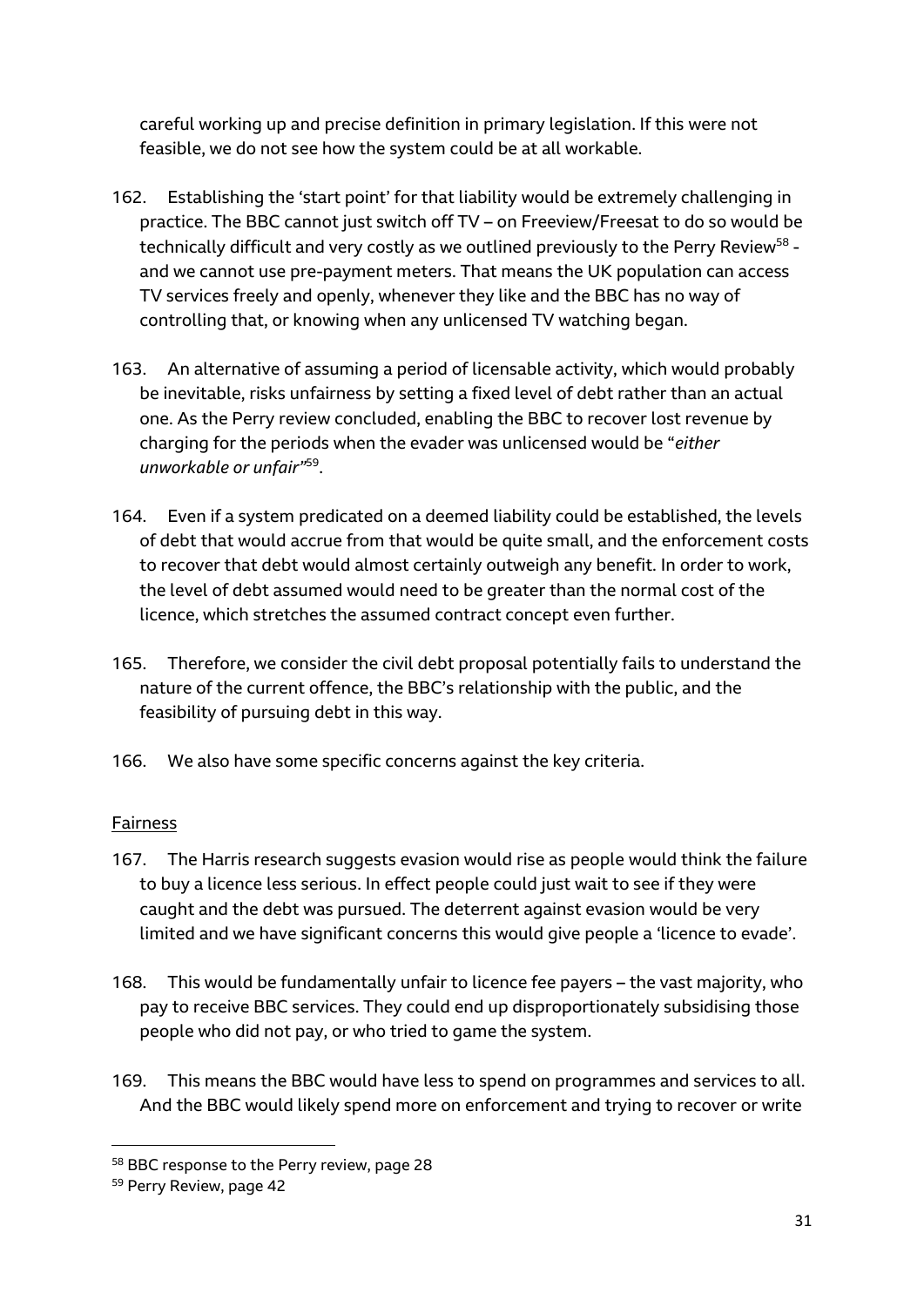off debts. This would increase the costs to the licence fee payer and provide worse value for money. Under this option everyone would get a worse BBC.

- 170. This option could be less fair to those that don't pay in several circumstances. Under a civil debt model there are various methods of enforcing a judgment through the County Courts. The most common is a warrant of execution against a debtor's goods or cash. This is where, unless the amount owed is paid, items owned by the debtor can be recovered and sold by a bailiff acting on behalf of the court.
- 171. Action taken by bailiffs is by its very nature intrusive, and under the current system TV Licensing does not use them to recover licence fee arrears. We note that the Government has consulted on the use of bailiffs twice in recent years as a result of concerns expressed about their approach and the impact on those concerned. The Government's consultation specifically highlights that action by bailiffs could cause increased anxiety, especially for the most vulnerable members of society.
- 172. This would fundamentally change the relationship the BBC would have with consumers – we are very concerned about this at a time when we are forging a closer, more personalised relationship with our audiences.
- 173. A civil debt option would involve County Court judgements (CCJs). These take six years to expire and more than 1 million are issued a year. Having a CCJ could impact on people's future credit ratings and ability to secure future credit or loans – or mean any credit they could get was much more expensive. Given that impact it is not surprising that 54% rated receiving a CCJ as an effective consequence - but this is still lower than some parts of the current system. When asked overall whether a civil debt model would make others pay only 18% thought it would, compared with 56% for the current model.
- 174. Chasing civil debt can also be a very lengthy process that incurs significant cost escalation along the way. The BBC estimates that taking a defendant through the full civil debt process, including administration, court and officer costs could raise a debt of £157.50 (the cost of the licence fee from April 1<sup>st</sup> 2020) to over £500. These costs are in theory recoverable from the debtor, though in practice they may be difficult to collect.
- 175. Ultimately a small number of civil debts can lead to prison for failing to comply with the court's order:<sup>60</sup> in 2018 there were 378 such committals to prison in England and Wales.
- 176. There is no evidence that such a system would meet the Government's concerns around low-income groups, over 75s and women. We are not clear therefore how this

 $60$  Debtors Act 1869, ss. 4 and 5, and the Administration of Justice Act 1970, Schedule 4.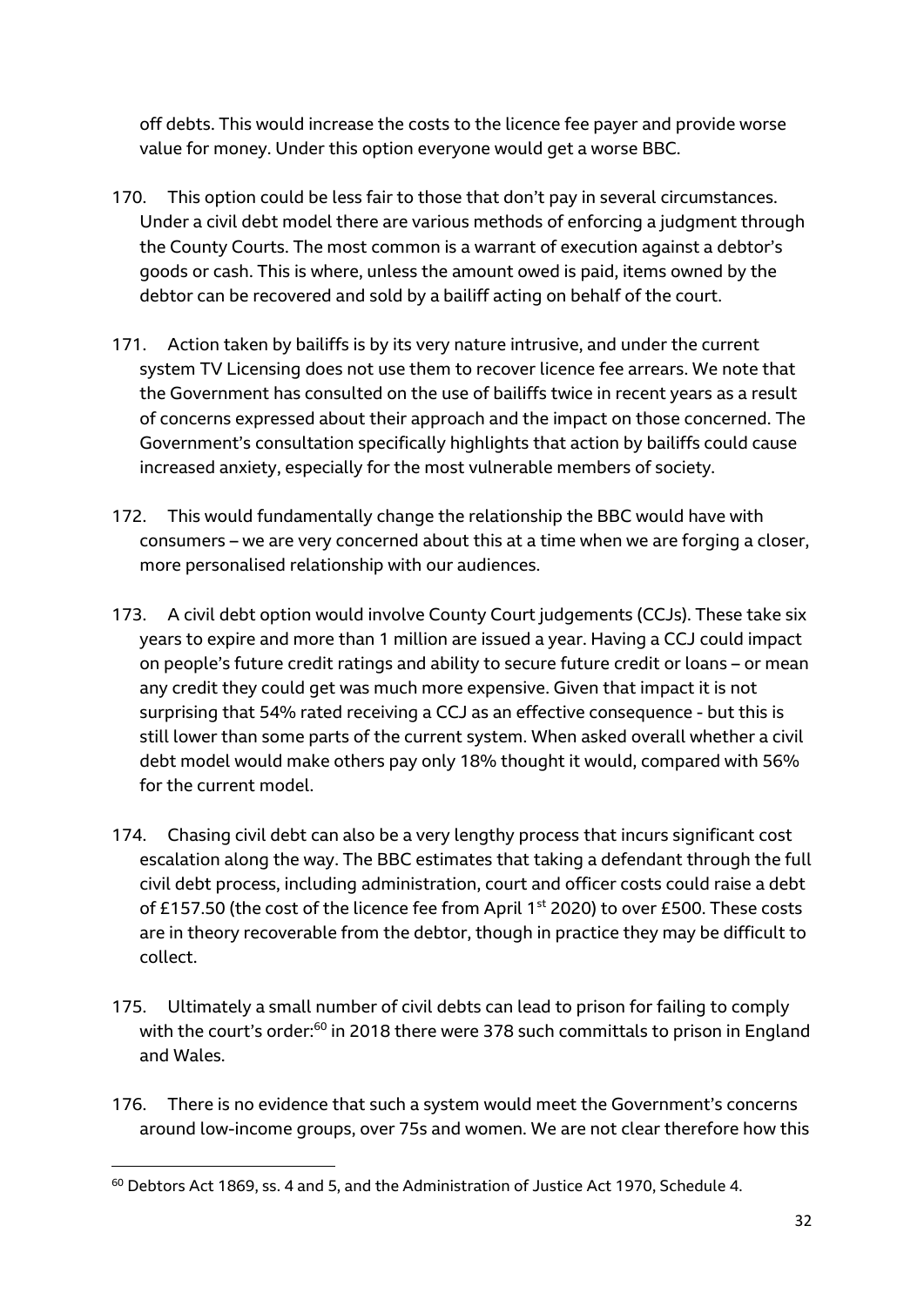option meets the Government's criteria around fairness, effectiveness and proportionality.

# Financial impact

- 177. We estimate a civil debt model would initially cost the BBC around £285 million, and then annual costs of over £200 million. This takes into account an increase to evasion, costs of implementation and transition to a new system, and ongoing extra operational costs from running it.
- 178. In terms of evasion, the independent research commissioned by the BBC looked at the likely impact on people's behaviour as a result of changing to a civil debt system. In short, many more people would be likely to evade payment and more people would also delay making payments as the consequences of doing so would be seen to be less of a deterrent.
- 179. Specifically the Harris research estimates evasion would rise to 9.8%, a 3.2% point increase. As each percentage point increase in evasion costs the BBC around £44 million, such an impact would amount to £141 million in lost licence fee revenue each year. A further 1.8% would choose to delay their payments.
- 180. Over time we suspect there is an even higher risk of evasion than we have been able to quantify due to the signalling and nudge effect of the consultation and any future steps.
- 181. There would also be very significant implementation and transition costs, as outlined above in paragraph 53. We estimate transition and implementation costs of around £80 million.
- 182. There would also be a significant increase in ongoing operational costs money that would need to be spent on licence fee collection rather than programmes and services. We estimate that ongoing operational costs would increase by around £64 million because it is a more bureaucratic and complex process to run.
- 183. Taken together, the increased costs and falls in licence fee revenue amount to more than £1 billion over the remainder of the Charter period from 2022 to 2027 which would inevitably require significant cuts to services and damage the creative economy across the UK.

# Feasibility

184. The BBC has very significant concerns about whether this model is workable.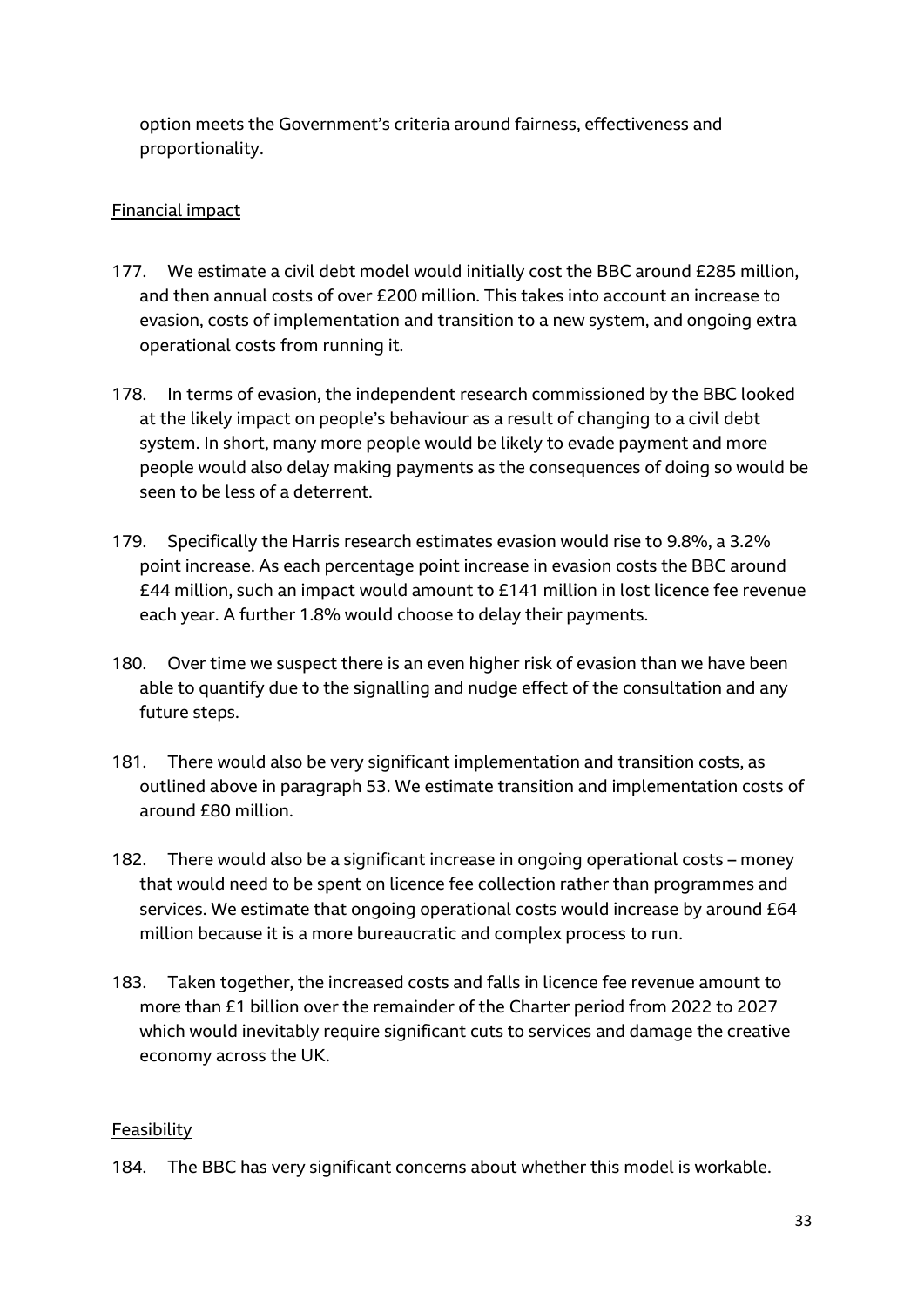- 185. To pursue a civil debt requires a person to hold a contractual relationship or legal obligation to pay with another person or company. In the case of TV licences; this is difficult as set out in paragraphs 158 to 166 above.
- 186. The BBC agrees with the Perry review's conclusion that "*the implementation of a scheme of civil debt enforcement would not be feasible under the current system of licence fee collection*."<sup>61</sup>

#### **Conclusion**

187. A civil debt system is not a viable alternative for the TV licence and would mean a worse BBC for everyone.

<sup>61</sup> Perry Review, page 75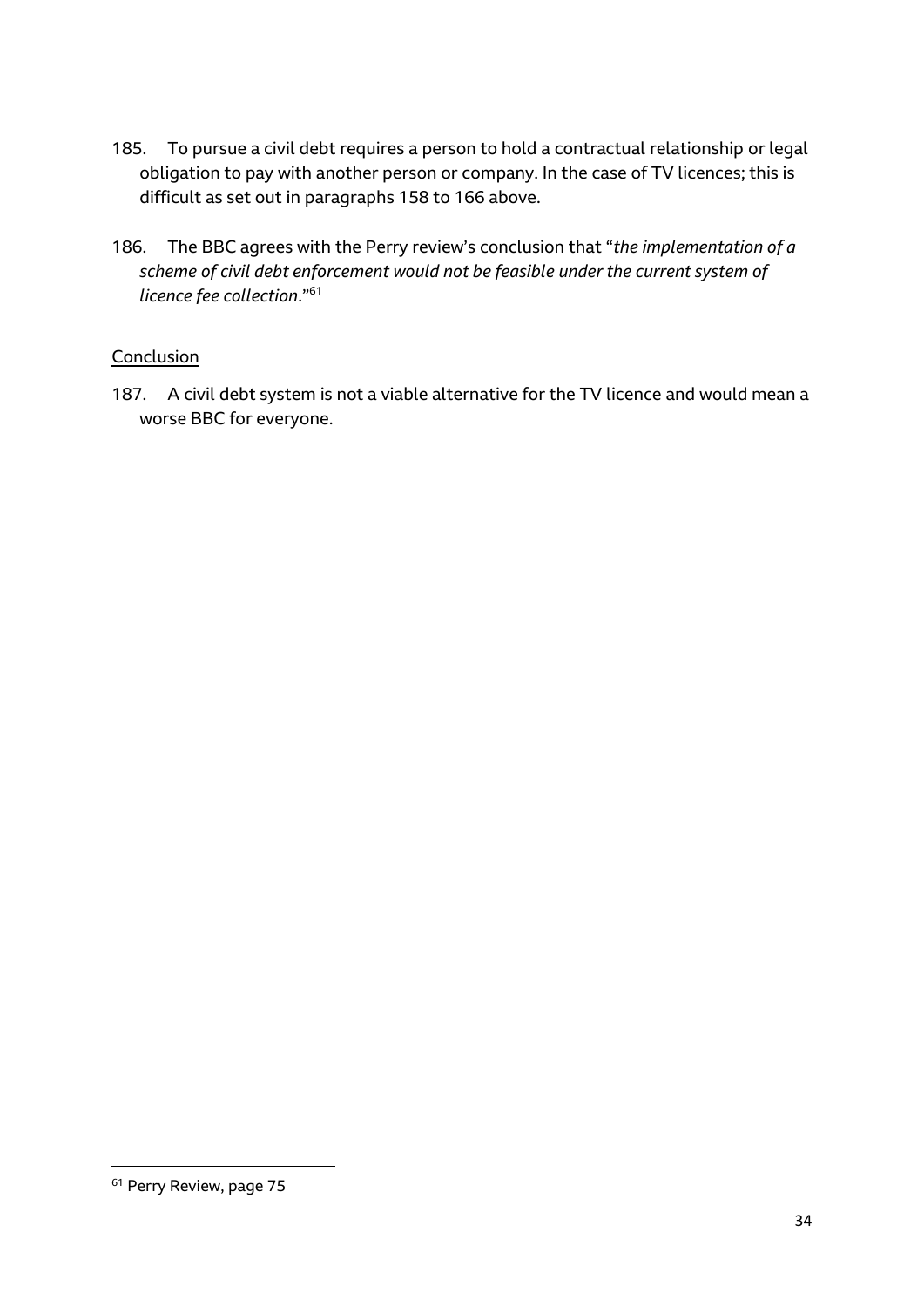# **SECTION 5: REFORM OF THE CURRENT SYSTEM**

- 188. The BBC remains of the view that the criminal offence provides an effective, proportionate deterrent that is fair to everyone who pays the licence fee and for those who don't.
- 189. The current system has also proven itself capable of improvement. The BBC has taken steps in the last few years to modernise the licence fee and the way it is collected, notably:
	- Agreed with Government to close the iPlayer loophole; and
	- Developed the simple payment plan successfully trialled a new scheme for those least able to pay – now rolling out on a permanent basis from April 2020.
- 190. The BBC has also considered whether the current TV licence collection system could be further improved to address some of the Government's concerns. There are several options that could be developed:
	- Whether the system could be better targeted towards unlicensed addresses;
	- Whether the system could offer more payment options to make compliance easier for those on low incomes or those struggling to pay; and
	- Whether collection could become more automated.

# Better targeting

- 191. The Government could allow the BBC to access more information that would allow TV Licensing to be better equipped to tackle evasion.
- 192. Currently if a property is unlicensed TV Licensing may have no record as to whether the household is occupied or the names of the occupiers. Correspondence to addresses where individuals are unnamed has a poorer response rate than if named. If the BBC were to have access to improved sources of data, TV Licensing would be better able to determine which households were potentially licensable and who was the responsible person. This would improve the efficiency and effectiveness of licence fee collection.
- 193. The Perry review considered whether access to council tax data or the electoral roll could be helpful in identifying unoccupied premises and the identities of adult residents of occupied premises, but did not make any recommendations to this effect.
- 194. The vast majority of viewing remains live and via a traditional TV set. In 2015 the Perry review recommended that the Government should enable the BBC to have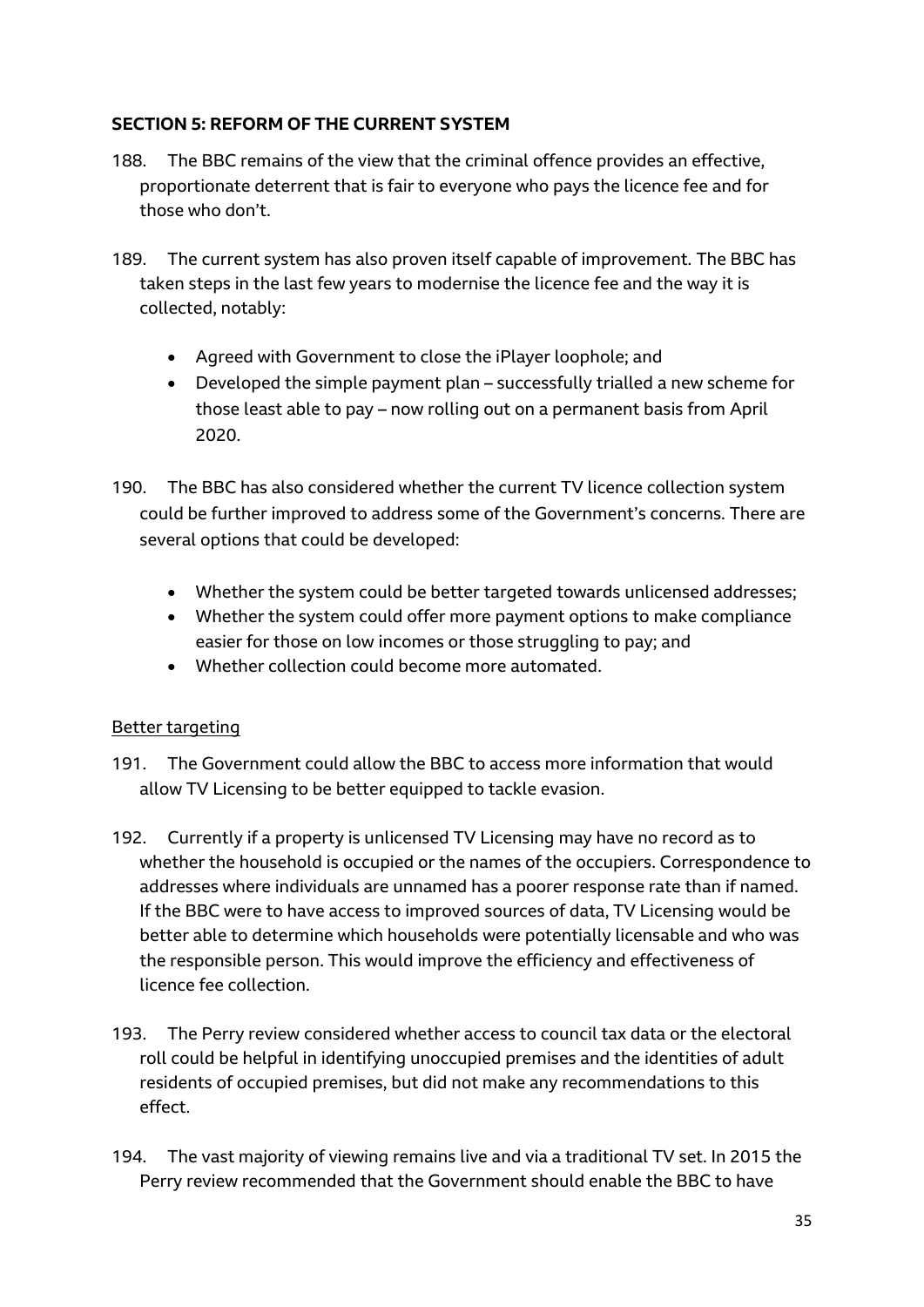access to pay-TV subscription information to provide a clear indication of TV usage and enable TV Licensing much better to identify unlicensed households watching TV. The Perry review considered this would be a proportionate response to the difficulty of identifying evasion and would have the additional advantage of making the enforcement process more targeted and much less onerous to compliant householders.

195. The BBC thinks the question of data access is worth looking at seriously to see if improvements could be made that help prevent evasion, whilst at the same time ensuring data protection principles are fully met.

# Extending the simple payment plan

- 196. From April 2020 TV Licensing will be able to offer its simple payment plan (SPP) on a permanent basis following a successful trial. Under SPP customers pay the same amount of licence fee as everyone else, but:
	- The costs are evenly spread over the course of the year; and
	- If a customer misses a payment, the arrears can be spread across the remainder of the plan. (Currently, when a customer on a weekly or monthly payment plan misses a payment they have to make good the arrears when the next payment is due.)
- 197. Over the past two years TV Licensing has trialled the SPP. Over the course of the trial 170,000 customers who were likely to be in most financial need used the scheme. 72% who applied were women. The result of the trial was that the rate of first time offenders let off prosecution because they bought a licence or began an instalment scheme increased from 48% to 53%.
- 198. Customers were very satisfied with the scheme and the BBC also received positive feedback from a post-trial research exercise conducted with stakeholders such as national and regional money advice organisations. Quotes received included "*It was really transformative for the small number that did need it. It makes a really big difference to those that would benefit*", "*SPP is a more flexible, softer approach for people, especially as a lot of our clients suffer from anxiety, panic attacks or mental health issues*", and "*It was a good scheme, really beneficial to our clients and people in debt*."<sup>62</sup>
- 199. The SPP will enable around 400,000 households to use the scheme in the first year. It is targeted at the most vulnerable customers, including people who have sought debt advice from charities, those who have previously held a licence that was

<sup>&</sup>lt;sup>62</sup> Quotes are anonymised in line with standard research best practice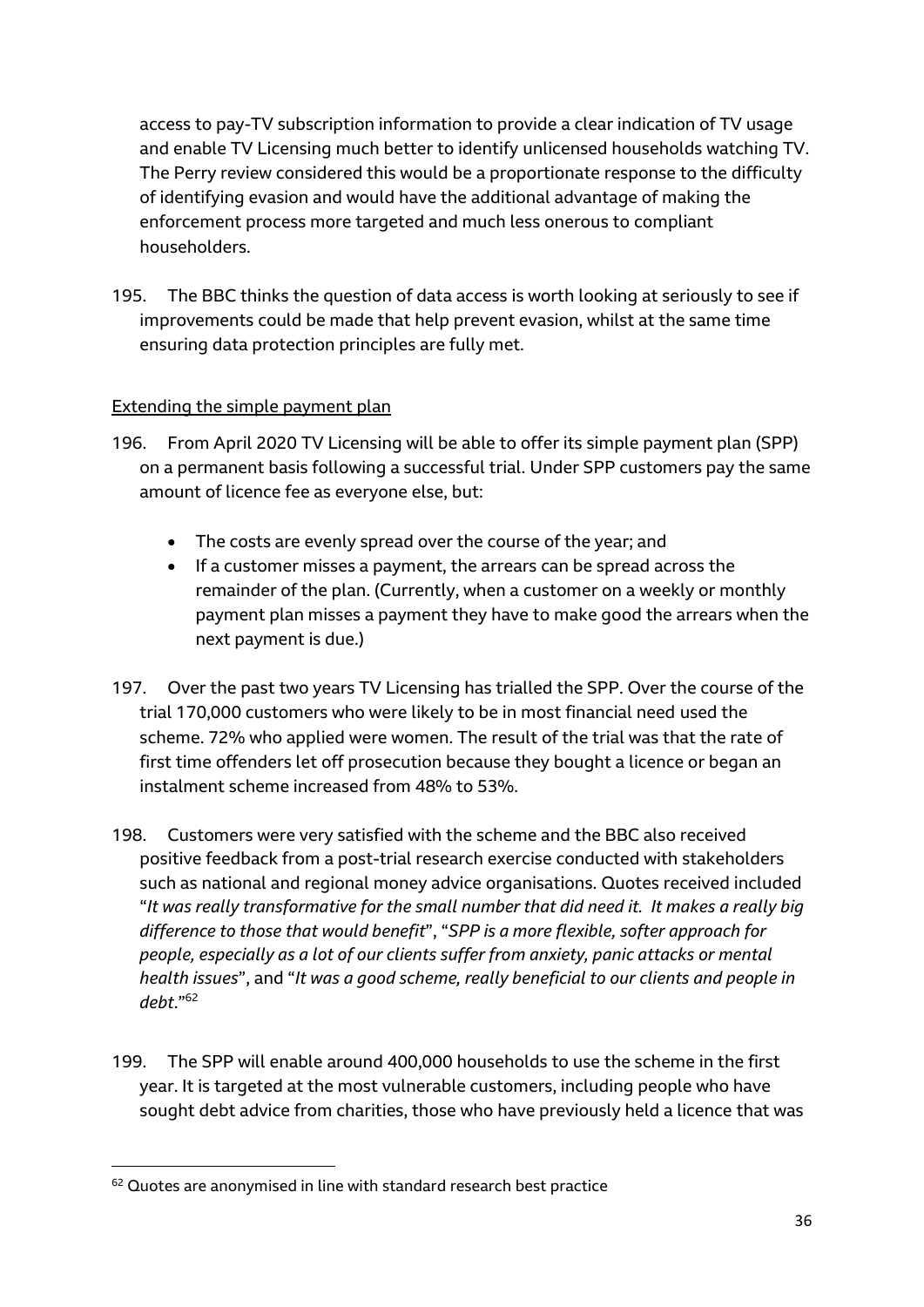recently cancelled because of missed payments and people who have been questioned about TV licence fee evasion.

- 200. The BBC has also developed a new scheme for over 75s to help mitigate the impact on those moving from a free to a paid licence. This enables customers to choose a payment plan spread over a year with no upfront costs.
- 201. Extending SPP to further groups of people would have cost implications for the BBC. There would be a number of issues to consider including data access and how to define any further eligibility in a fair and proportionate way.
- 202. Once the SPP has been running for a period of time the BBC will evaluate its success in terms of helping the most vulnerable manage their payments and we could discuss with the Government whether the scheme should be extended to other vulnerable groups.

#### Automating collection

- 203. In some countries the TV licence, or equivalent, is linked directly to an existing common household bill. For example it is collected through electricity bills in Italy and the equivalent of council tax bills in France. Another option to consider as the UK progresses towards universal access could be broadband bills.
- 204. This would be a significant change for the UK and we are not, at this stage, advocating it. It does however raise an interesting question as to whether the current system could be made much simpler, more efficient and more automated. We are open to exploring this further.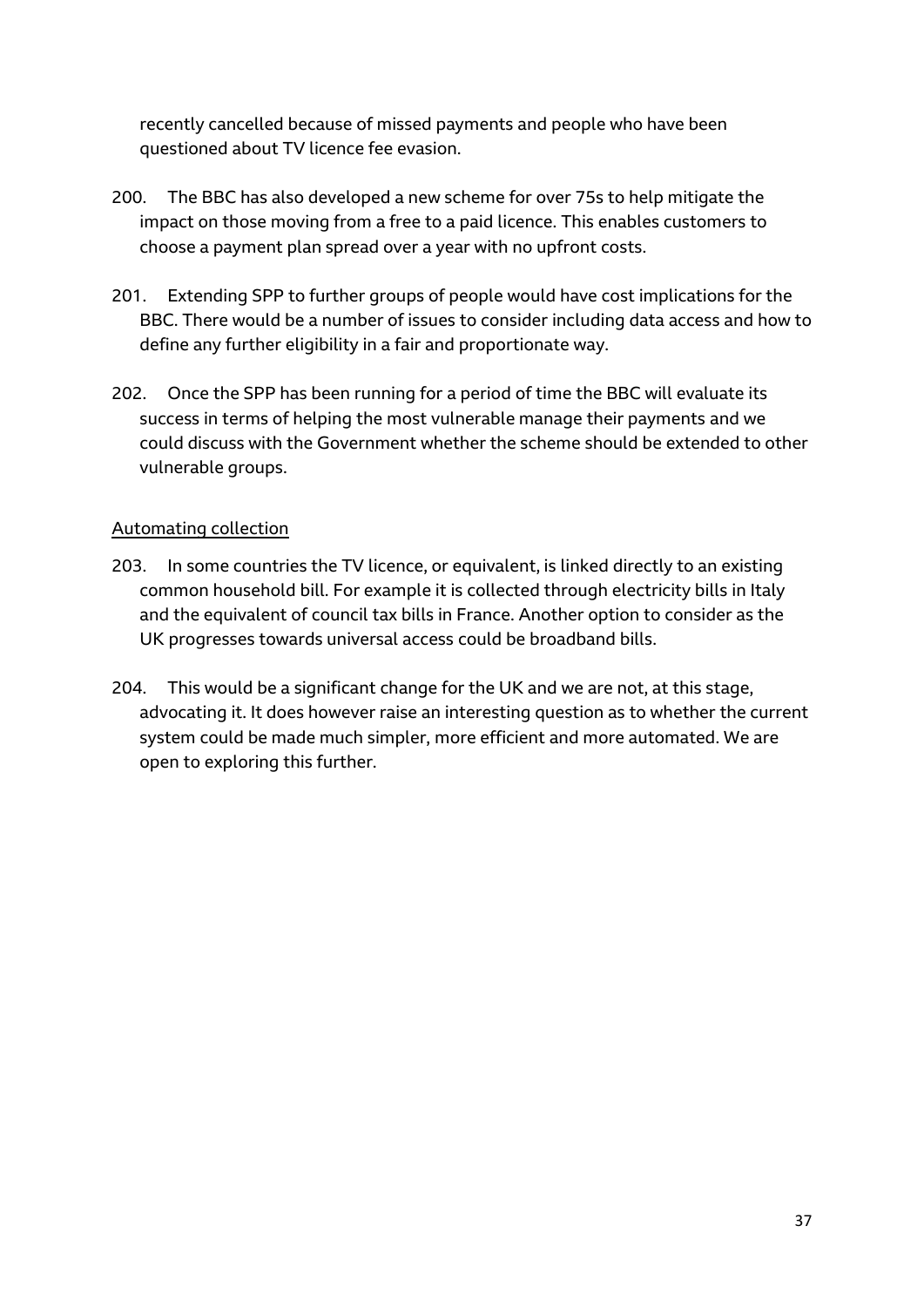# **SECTION 6 – FURTHER QUESTIONS**

- 205. In considering the BBC's and other consultation responses, the Government will want to be satisfied, and demonstrate, that any new system is better than the current one.
- 206. There are some areas that merit further consideration:
	- That the type of sanction will ensure compliance at the current levels;
	- That the system will be fair to everyone to those who pay and those who don't;
	- That the way sanctions are considered and applied will not be worse for poorer or more vulnerable members of society;
	- That any enforcement action will be appropriate and proportionate and not turn TV Licensing in to a different type of organisation which could damage the reputation of the BBC if it changed emphasis from compliance to enforcement;
	- That the costs in terms both of transition and running costs will be proportionate;
	- Financial stability of the BBC and the sustainability of investment in the creative economy; and
	- Ensure that the costs do not fall on licence fee payers unfairly and disproportionately.
- 207. To address those questions we think the following information, data and analysis should be available as part of a second consultation process, before any decision was taken. These could include:
	- Clear description of the civil models that the Government has in mind, set out in detail. It is only when the processes that any new system would involve become clear that the BBC and other interested parties will be able to make a proper assessment of their impact.
	- The overall costs and benefits of the various possible systems.
	- Information on the effectiveness of different enforcement models. What evidence does the Government have on the likely impact on enforcement of a change in the system for over 25 million households? What evidence does the Government have about the comparative effectiveness of different levels of penalty on behaviour and operationally?
	- What are the comparative impacts on the justice system of the various potential models for change? If the cases were to move from the magistrates' courts to the County Court, how long would the transition take?
	- How long would it take to cover the transitional costs of any change; and how would these be met?
	- What are the impacts on the different legal systems that operate within the UK and in each of the Crown Dependencies?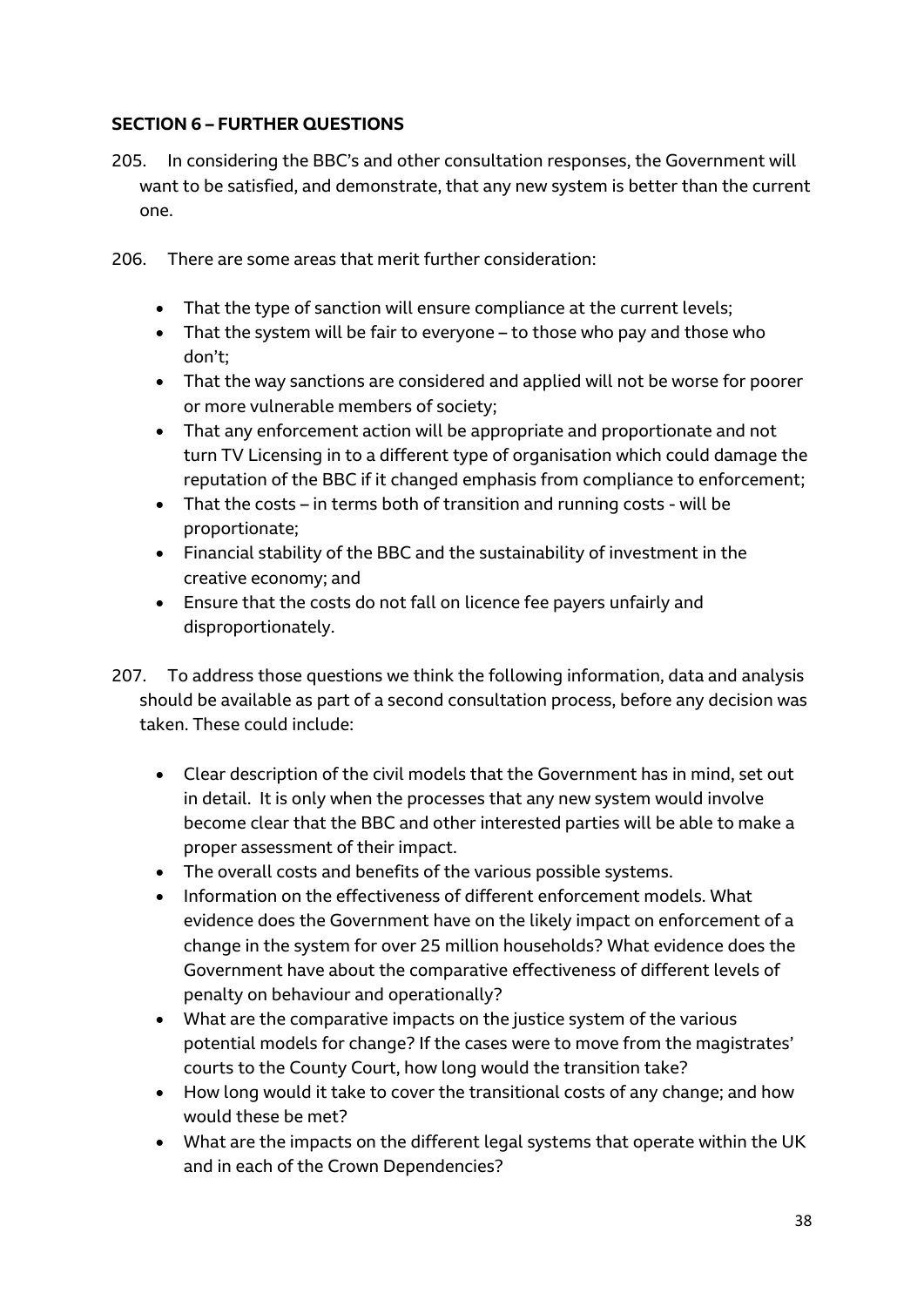#### **CONCLUSION**

- 208. The BBC's response sets out clearly why the current system should be maintained and is fair, proportionate and effective for licence fee payers.
- 209. There are ways in which the current system could be improved and the BBC is happy to work with Government on those – such as greater use of data and extending the simple payment plan scheme.
- 210. The proposed alternatives do not appear to meet the Government's stated criteria. Any change would be costly, weaken the deterrent factor and deliver worse outcomes for the most vulnerable. We do not see that there is a clear case for change to the current system that would take several years to implement without significant improvements for the public.
- 211. The Populus nationally representative poll shows there is no overwhelming desire for change amongst the public. This is a complex issue that divides opinion with very similar percentages of the population saying criminal sanction for TV licence evasion should end as saying it should remain. But when the potential impact on evasion is explained only a quarter of the public say they would want to proceed with decriminalisation, while around half (48%) either do not favour ending the criminal sanction or only do so if evasion does not increase.
- 212. The Harris research shows that a high level fine and prosecution by magistrates are the most effective deterrents. When people are asked what the most likely system to make other people pay – 56% say criminal compared to 25% for the civil penalty and 18% for a civil debt model.
- 213. The BBC's response sets out clearly that a civil system could be worse for the most vulnerable with less discretion for the courts, higher fines, more intrusive enforcement – including the use of bailiffs and potentially an impact on people's credit ratings which will last for six years. These changes could end up being much more draconian and unfair than the current system.
- 214. In addition in any civil system evasion will increase to around 10% and the costs of a new system will be significant. In total we estimate a civil system would initially cost around £300 million. This would mean the costs to the BBC would amount to more than £1 billion over the remainder of the Charter period.
- 215. The BBC's conclusions are consistent with the findings of the independent and thorough Perry review that remains the authoritative source on this issue.
- 216. Given those factors the Government should consider consulting again on a much more detailed basis before reaching any decision. In any event the BBC believes that